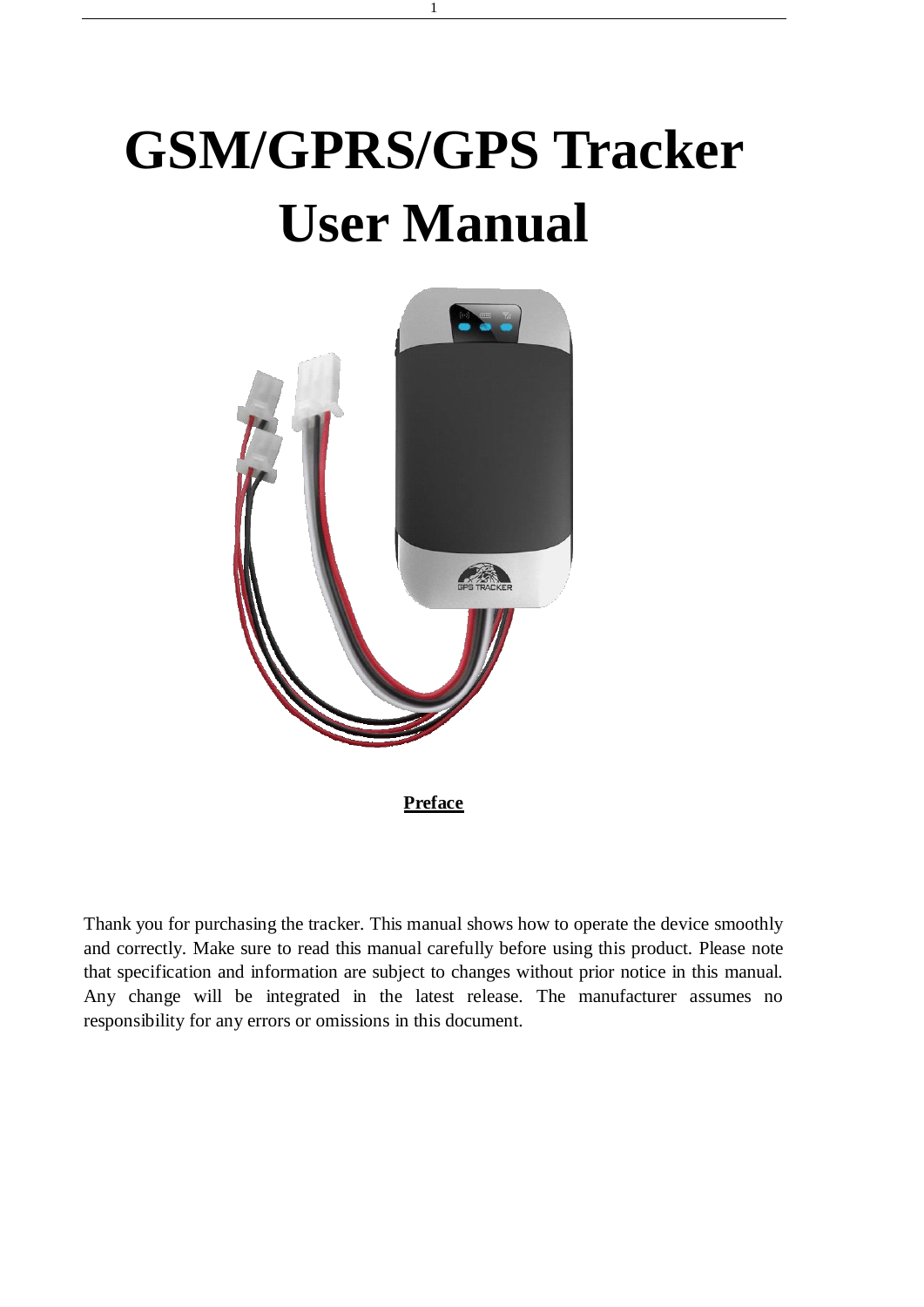# **Contents**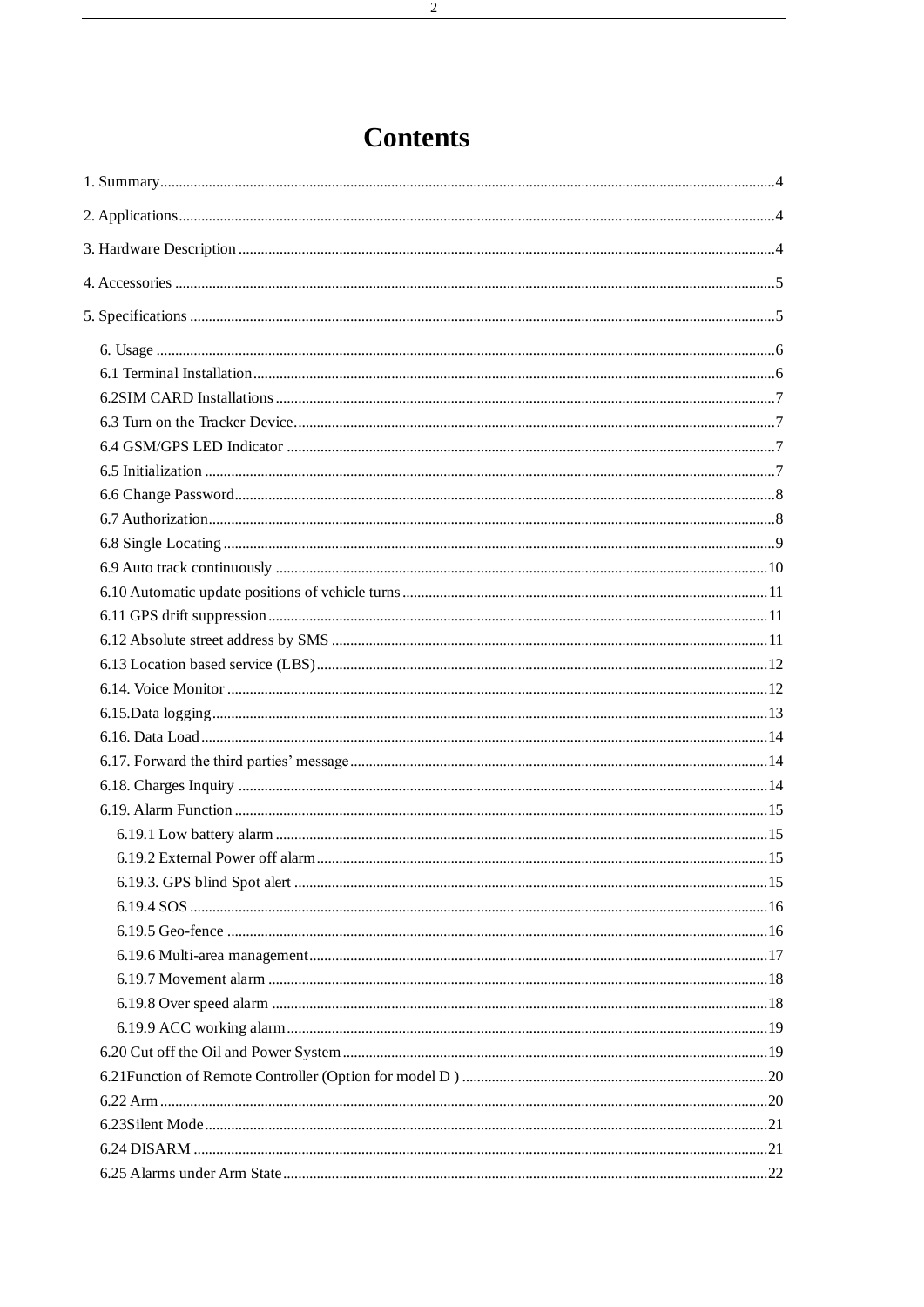|        | 6.27   |  |  |
|--------|--------|--|--|
|        |        |  |  |
|        |        |  |  |
|        |        |  |  |
|        |        |  |  |
|        | 6.28   |  |  |
|        | 6.29   |  |  |
|        | 6.30   |  |  |
|        | 6.31   |  |  |
|        | 6.32   |  |  |
|        | 6.33   |  |  |
|        | 6.34   |  |  |
|        | 6.35   |  |  |
|        | 6.35.1 |  |  |
|        | 6.35.2 |  |  |
|        | 6.35.3 |  |  |
|        | 6.36   |  |  |
|        | 6.37   |  |  |
|        | 6.38   |  |  |
|        |        |  |  |
|        |        |  |  |
| $\tau$ |        |  |  |
| 8      |        |  |  |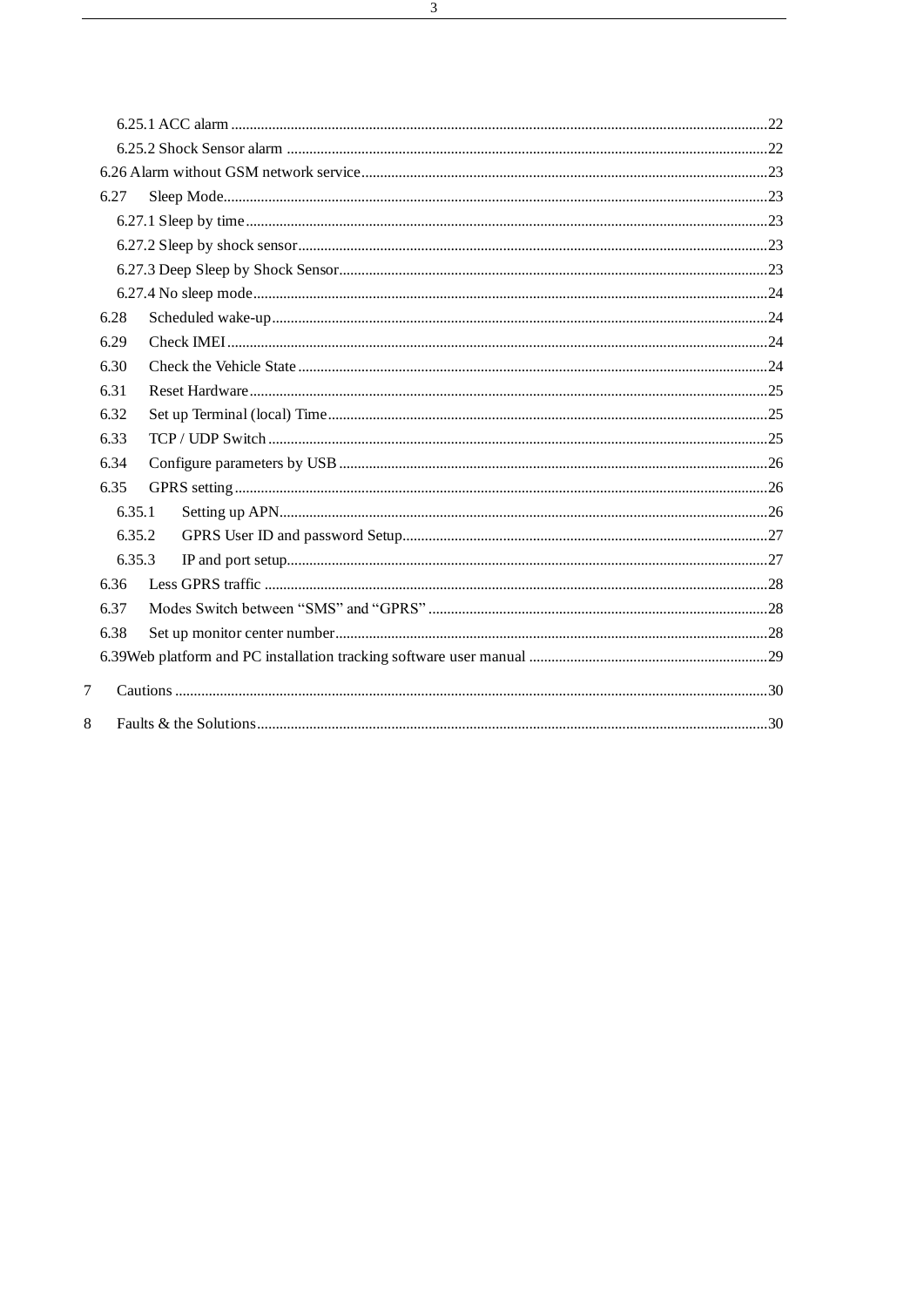#### <span id="page-3-0"></span>**1. Summary**

1.1 This tracker is based on the GSM / GPRS network and GPS satellite positioning system, which sets multiple functions of security, positioning, monitoring surveillance, emergency alarms and tracking in its entirety. It can track and monitor remote target by SMS or internet.

4

1.2 Features

1.2.1 IP Rating: IP66

1.2.2Internal GPS&GSM antenna, compact, elegant appearance

1.2.3 Support GPS and LBS (Location based service) double tracking solutions.

1.2.4 Support SMS/GPRS/Internet Network data transmission (GPRS/Internet instructions includes in CD in package)

1.2.5 Support configure the settings remotely

1.2.6 Sets multiple functions of security, tracking, monitoring surveillance, emergency alarms and management in its entirety

# <span id="page-3-1"></span>**2. Applications**

Used widely for person, vehicle and other moving object tracking.

### <span id="page-3-2"></span>**3. Hardware Description**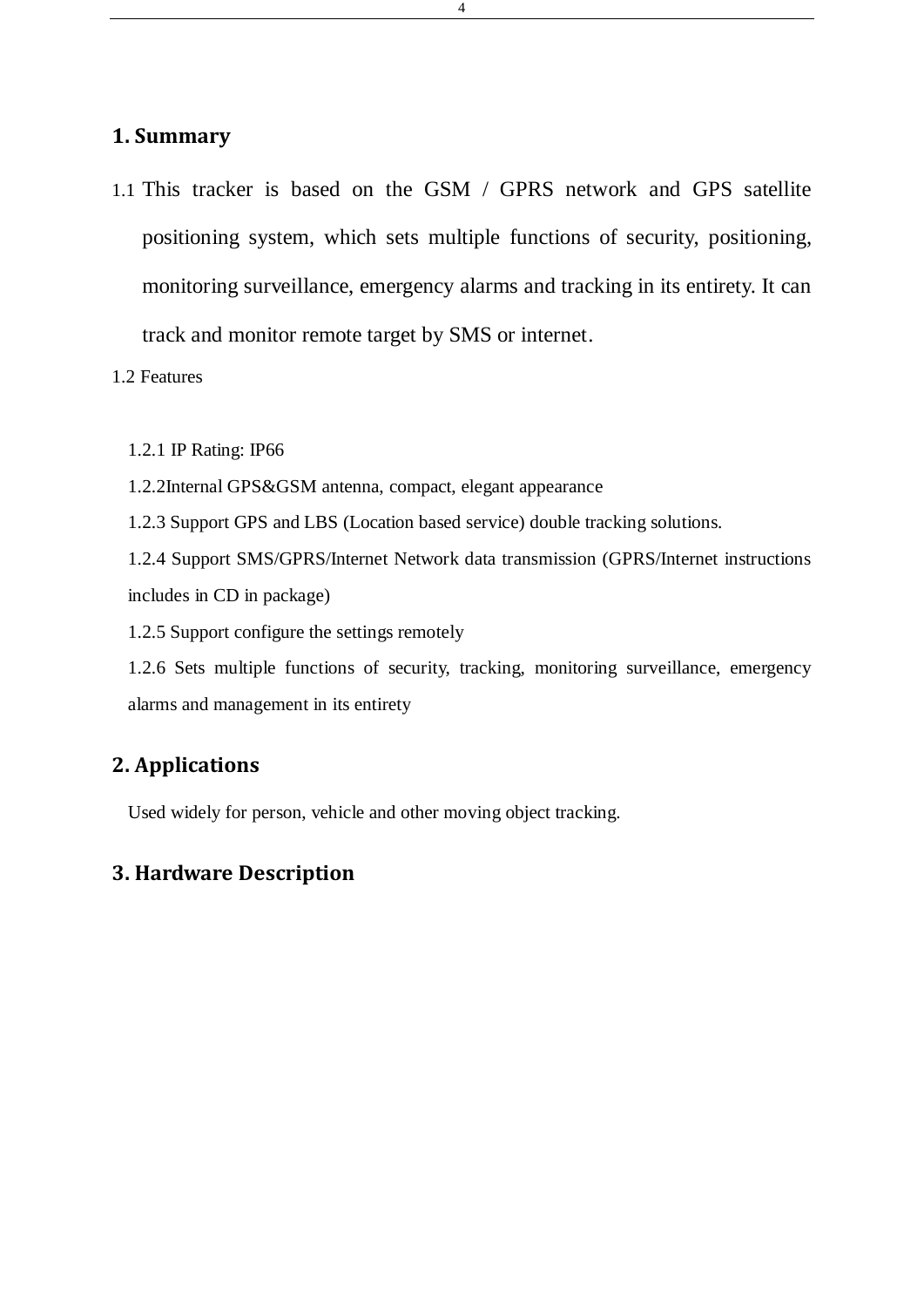

# <span id="page-4-0"></span>**4. Accessories**

| Type D: Add remote controller to ARM & DISARM on the basis of type C |  |  |
|----------------------------------------------------------------------|--|--|
|----------------------------------------------------------------------|--|--|

| No.            | photo | Name                    | Specifications     | Applicable<br>model    |
|----------------|-------|-------------------------|--------------------|------------------------|
| $\mathbf{1}$   |       | Harness                 | 8PIN               | Standard               |
| $\overline{2}$ |       | Relay                   | 12V/40A or 24V/40A | Standard               |
| 3              |       | Small<br>alarm<br>siren | 12V/24V            | Optional               |
| $\overline{4}$ |       | Remote<br>Controller    |                    | Optional for<br>type D |

# <span id="page-4-1"></span>**5. SPECIFICATIONS**

|--|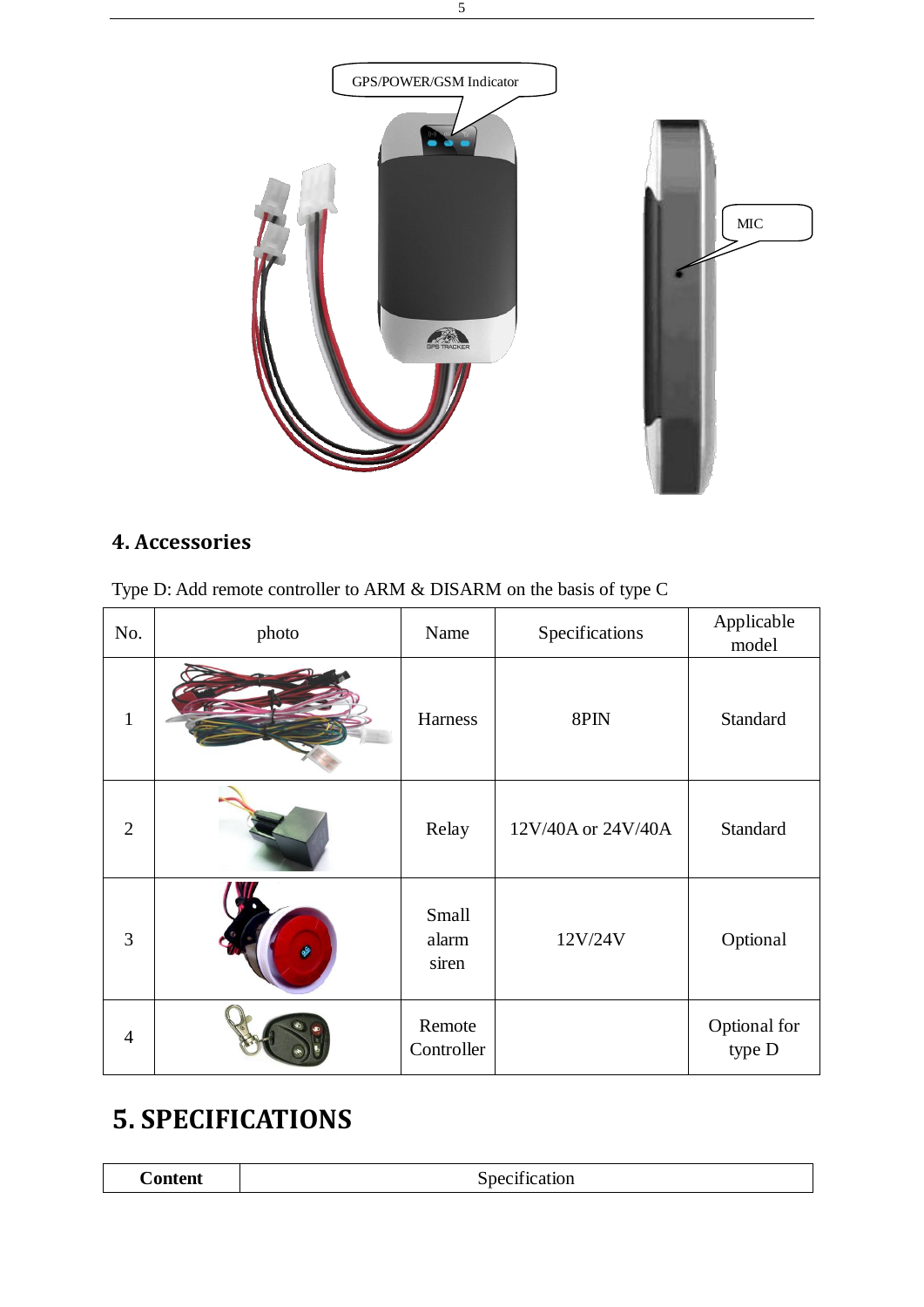| <b>DIM</b>                | $8.9 \times 5.0 \times 1.6$ cm        |
|---------------------------|---------------------------------------|
| Weight                    | 65g                                   |
| <b>Network</b>            | <b>GSM/GPRS</b>                       |
| <b>Band</b>               | 850/900/1800/1900Mhz                  |
| <b>GPS</b>                | $-159dBm$                             |
| sensitivity               |                                       |
| <b>GPS</b>                | 5m                                    |
| accurancy                 |                                       |
|                           | Cold status<br>45s                    |
| <b>GPS</b> start time     | 35s<br>Warm status                    |
|                           | Hot status<br>1s                      |
| Car power<br>supply       | 12 V -24V                             |
| <b>Back up</b><br>battery | Chargeable 3.7V 500mAh Li-ion battery |
| <b>Storage Temp</b>       | -40 $\mathbb{C}$ to +85 $\mathbb{C}$  |
| <b>Operation</b><br>Temp. | $-20 \text{ C}$ to $+65 \text{ C}$    |
| <b>Humidity</b>           | 5%--95% non-condensing                |

# <span id="page-5-0"></span>**6. Usage**

# <span id="page-5-1"></span>**6.1 Terminal Installation**

- 6.1.1 Please ask the qualified engineers to install it
- 6.1.2 Do not install it in an environment which is over GSM performance index

### 6.1.3 Please put SOS button at the place driver can touch

6.1.4 Connect the wires with the original car circuit showing below:

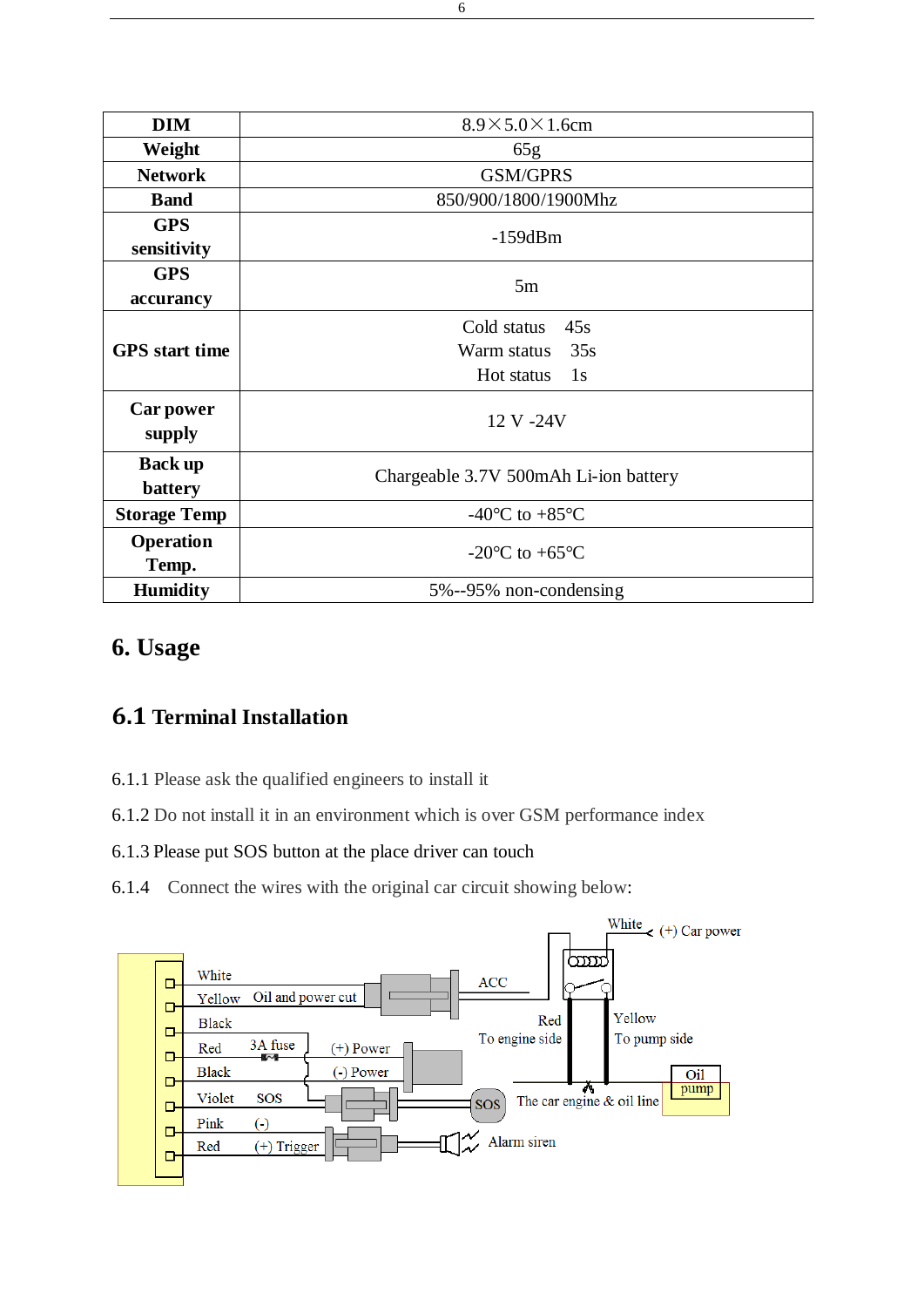#### **Wiring diagram**

#### <span id="page-6-0"></span>**6.2SIM CARD Installations**

6.2.1 Use the screwdriver accompanied with the device to open sealed buckle and insert the SIM card.If need data logging function, please insert microSD and put sealed buckle back 6.2.2Please make sure the SIM card is for GSM network and able to execute the function of incoming calls display, no calls can be diverted and the PIN code is locked. The SMS format must be TXT format, and can't recognize the PDU format

#### <span id="page-6-1"></span>**6.3 Turn on the Tracker Device.**

Connect the positive & negative wire, red & black ones, with 12V or 24V car power system, wait for 1 minute after connecting power to wait tracker works normal, and then turn on the backup battery switch.

#### <span id="page-6-2"></span>**6.4 GSM/GPS LED Indicator**

Red LED: when charging, LED ON, After full charged, LED OFF, In Low power, LED flash fast. Green LED: In GSM Mode, LED quick flash for each second, In GPRS Mode, LED flash one time in three seconds, when No GSM reception, LED ON. Blue LED: In good GPS reception, LED quick flash for each second, No GPS reception, LED OFF.

#### <span id="page-6-3"></span>**6.5 Initialization**

Send "begin+password" in SMS to the unit, it will reply "begin ok" and initialize all the settings. (Default password: 123456)

For example, send SMS "begin123456" to the tracker via a cell phone, if succeeded, if will reply "begin ok".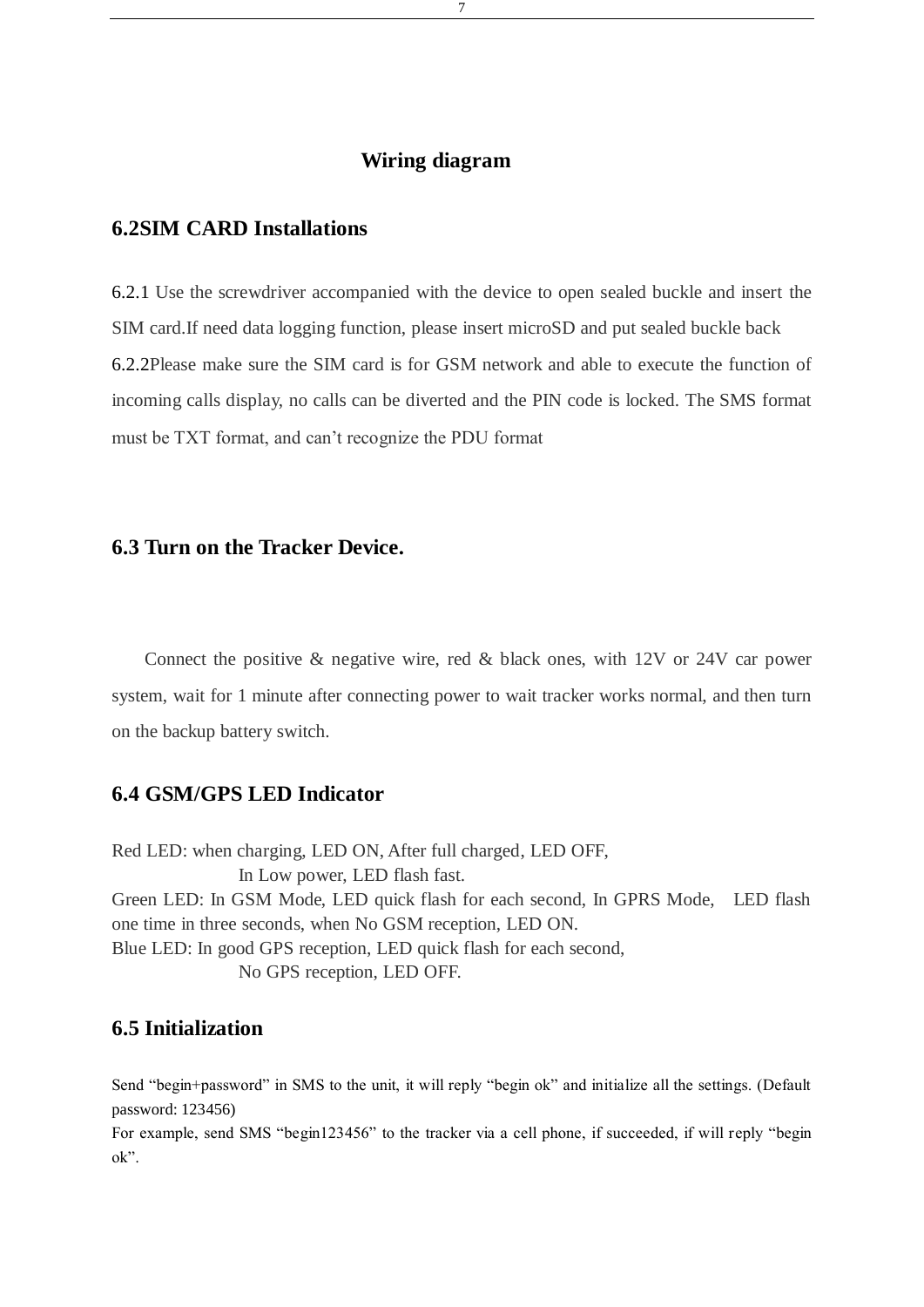# <span id="page-7-0"></span>**6.6 Change Password**

**6.6.1** Send SMS "password+old password+space+new password" to the unit to change the password.

For example: send SMS "password123456 888888" to the unit. If succeeded, "password ok" will reply to your cell phone from the device tracker.

**6.6.2** Be sure to keep the new password in mind, you have to upload the software to restore the original setting in case of losing the new password.

**6.6.3** Attention: Make sure the new password is in 6 digits Arabic numbers, or else the tracker cannot recognize the password.

**6.6.4** The "+" in the command, please don't type "+", space means press the space keyboard on your cell phone

### <span id="page-7-1"></span>**6.7 Authorization**

There are 5 numbers to be allowed to authorize in the tracker at most.

**6.7.1** Call the tracker for 10 times continuously and get position correctly, then it will make the cell phone number as the authorized number automatically, and reply "add master ok".

**6.7.2** Authorization Send SMS: "admin+password+space+cell phone number" to set up a authorized number. The other authorized numbers should be set by the first authorized number. If the number is successfully authorized, the unit will reply "admin ok!" in SMS.

**6.7.3** Delete authorization Send SMS:"noadmin+password+space+authorized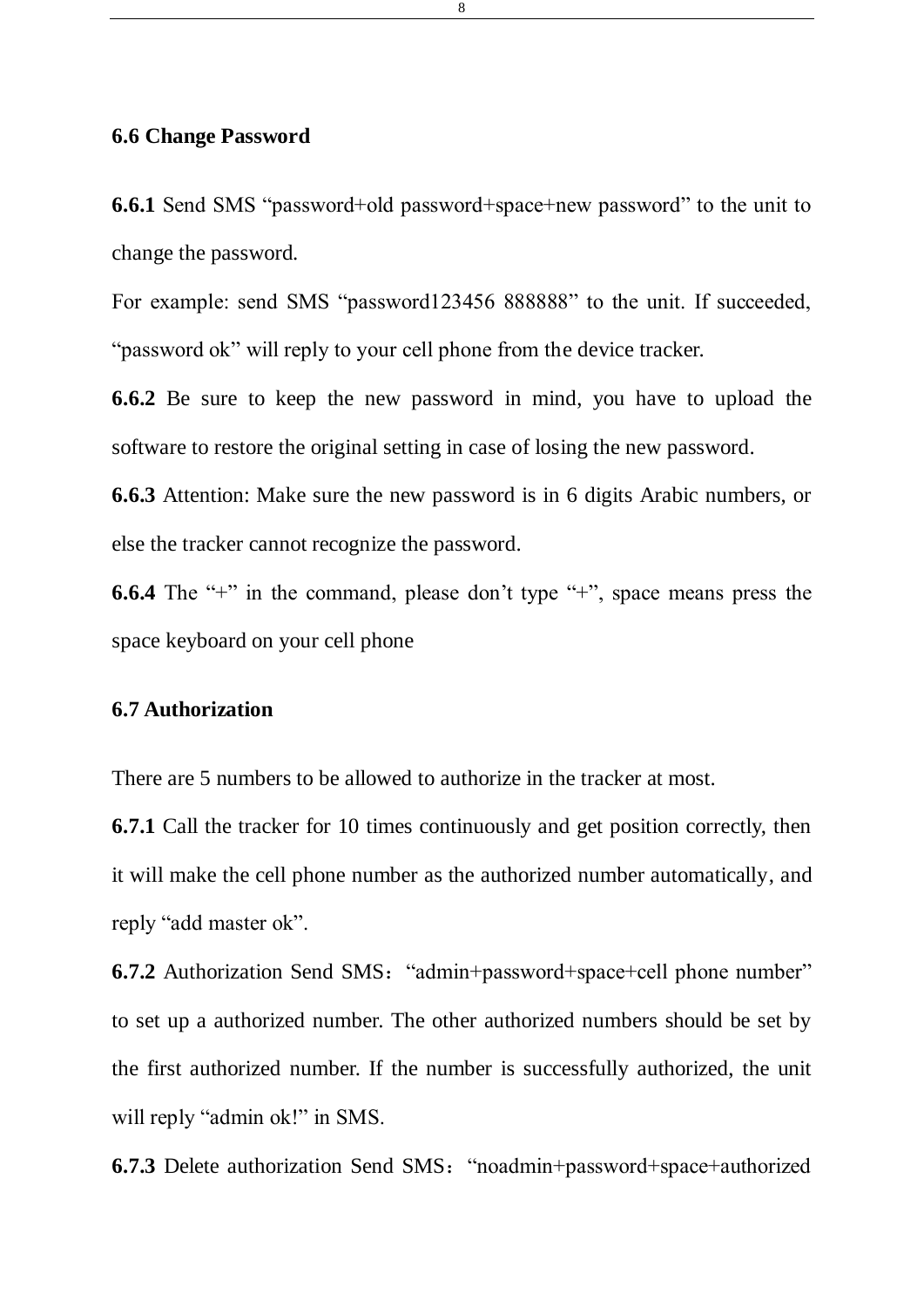number" to delete the authorized number.

**6.7.4** For roaming purpose, you have to add your country code ahead of the cell phone number, for example, please send: "admin123456 +8613322221111" to tracker to set 13322221111 as an authorized number.

### <span id="page-8-0"></span>**6.8 Single Locating**

**6.8.1** Any number calls the tracker device; it will reply a SMS including the position of latitude and longitude if authorized number is not set. If authorized number has been set successfully, the device won't reply SMS including the positioning of latitude and longitude when the unauthorized number dials up it. **6.8.2** Dialing the tracker device from the authorized number, it will hang up

your calling and respond to a real-time latitude and longitude information as following:



\***Tracking location** When no GPS signal, the SMS includes the last valid latitude & longitude as well as the LAC code of current position, the LAC code can be input in the column of "manual track" menu of web platform to check location.

9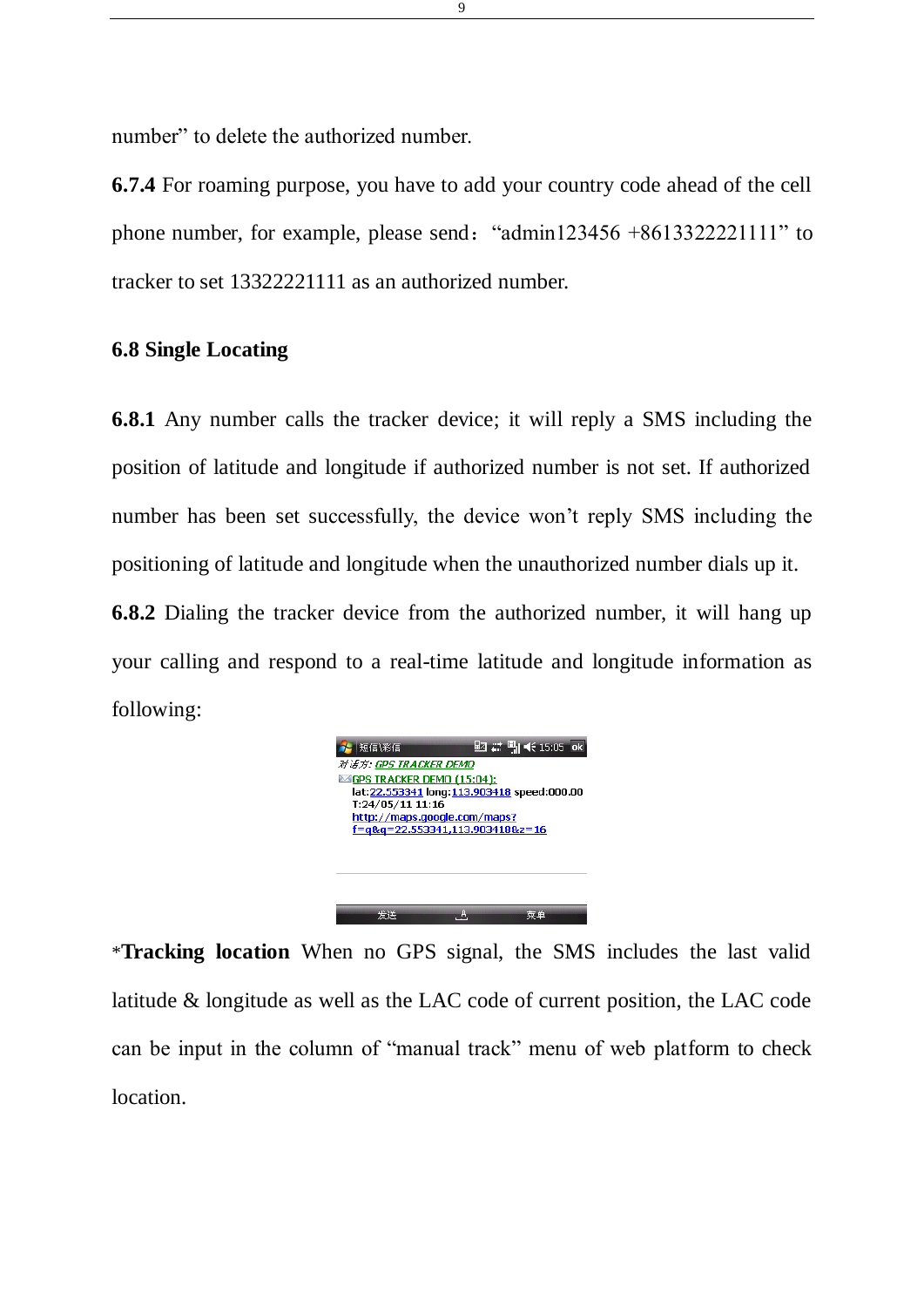#### <span id="page-9-0"></span>**6.9 Auto track continuously**

#### **6.9.1 Track with limited times upon time interval:**

**S**end SMS command "fix030s005n +password" to the tracker device, it will report the latitude & longitude at intervals of 30 seconds for 5 times.

(s:second, m:minute, h:hour). This command set must be in 3 digits and the maximum value is 255.

#### **6.9.2 Track with unlimited times upon time interval:**

Send SMS "fix030s\*\*\*n+password" to the tracker device, it will reply the

latitude & longitude continuously at interval of 30 seconds.

Note: the interval must not less than 20s.

#### **6.9.3 Smart track upon time and distance interval:**

6.9.3.1 Please set "track with unlimited times upon time interval" before this function, and send "distance+password+space+distance", tracker will reply "Distance ok", and then tracker will locate upon both the pre-set time and distance.

E.G: Send "distance123456 0050", it means distance is 50 meters; the number must be 4 digits Arabic numbers.

- 6.9.3.2 Set this function on web server: Set time interval first and then distance interval, tracker will locate upon the time and distance.
- **6.9.4** Cancel: Send SMS "nofix+password" to the tracker device to cancel the "auto track".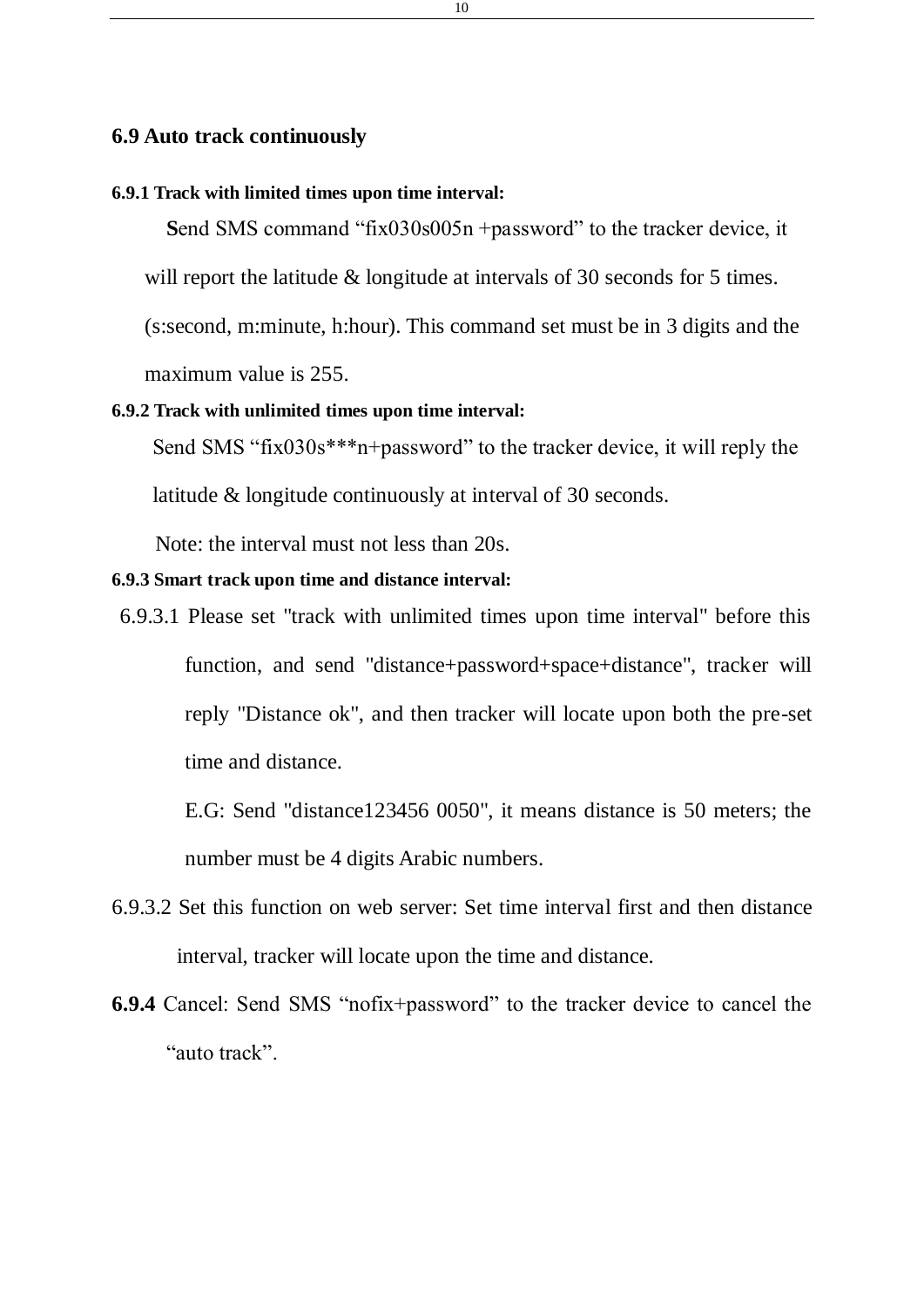# <span id="page-10-0"></span>**6.10 Automatic update positions of vehicle turns**

6.10.1 The tracker will update the positions automatically to web server once the vehicle changing driving direction over pre set angle value to form a smooth trajectory consistent with the actual road, this function is only effective in GPRS mode.

6.10.2 Send "angle+password+space+angle" to tracker, it will reply" angle ok".

6.10.3 The angle must be 3 digits Arabic numbers, default angle value is 30 degree.

# <span id="page-10-1"></span>**6.11 GPS drift suppression**

- **6.11.1** This function is deactivated as default, send "suppress+password" to tracker, it will reply" suppress drift ok". The GPS data stop updating if vehicle is not driving (ACC is OFF) and latitude and longitude always keep same, and GPS data updates automatically when vehicle is moving.
- **6.11.2** Cancel: send "nosuppress+password" to tracker, it will reply" nosuppress ok ".

#### <span id="page-10-2"></span>**6.12 Absolute street address by SMS**

**6.12.1** You must set up the APN of your local GSM network for the SIM card in tracker first before using this function, if there is user name and password for GPRS login, (Please refer to 6.35 to configure the APN, user name and password for GPRS login.)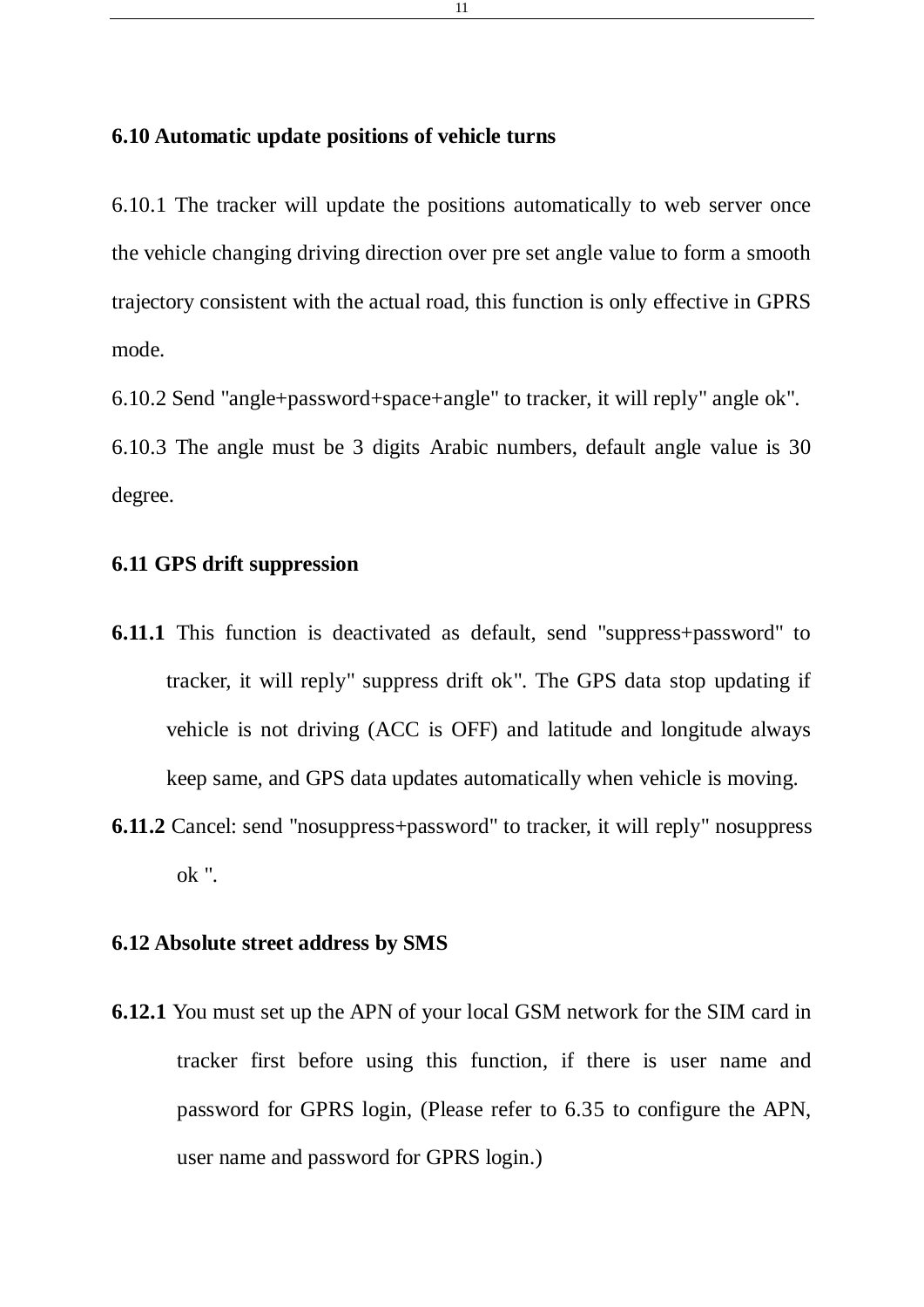**6.12.2** After configure the APN, send "address+password" to device, it will reply SMS including real street/address name. For example: No.113, Guankou 2nd Rd, Nantou, Nanshan district, Shenzhen, Guangdong, china.

# <span id="page-11-0"></span>**6.13 Location based service (LBS)**

When the tracker device doesn't receive valid GPS signals, tracker will positioning by location based service(LBS), the messages includes the GPS coordinates of the last position in SMS mode, but the LAC in message is the current new position, the location can be seen by input the LAC code in the menu "Manual Track" of web platform [www.gpstrackerxy.com,](http://www.gpstrackerxy.com/) you can also send command "address+password" to tracker to get the newest absolute address and GPS coordinates as well; tracker will automatically switch to track by location based service in GPRS mode, and actualized on the map of web server with LBS mark. And there may be some inaccuracy with actual location by LBS tracking; the bias depends on GSM reception.

Note: This feature can be used normally in most areas according to the signal of GSM network. It may not be available in some areas.

# <span id="page-11-1"></span>**6.14. Voice Monitor**

6.14.1 The command to switch between Track and Monitor mode are "tracker" and "monitor".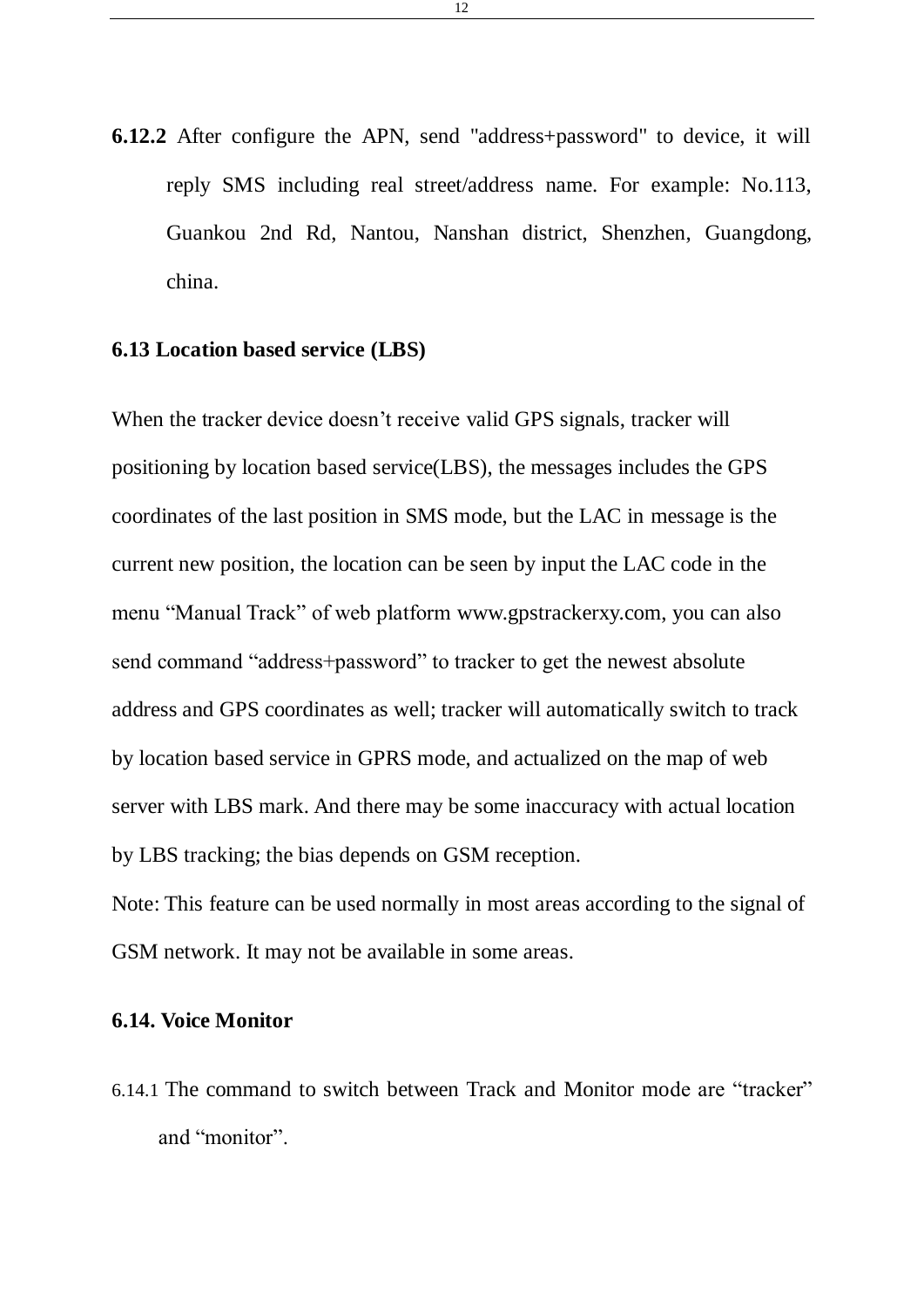6.14.2 The default mode is "track" (Track mode).

6.14.3 Send SMS "monitor+password" to the unit, and it will reply"monitor ok!" and switch to "monitor" mode.

6.14.4 Send SMS "tracker+password" to the unit, it will reply "tracker ok!" and restore to "track" mode.

### <span id="page-12-0"></span>**6.15.Data logging**

6.15.1 When the tracker device loses GSM signals or fall offline from GPRS, tracker will store the tracking position and alerts automatically upon the pre-set condition, when GSM signals get back, all the event alerts will be auto-sent to the authorized numbers or monitoring platform (server), but the stored tracking data should be loaded to the monitoring platform via SMS command.

6.15.2: Storage upon times: Send SMS: "save030s005n+password" to the tracker unit, it will reply "save ok", and store the lat, long locations every 30 seconds for 5 times. (S: second, m: minute; h: hour).

6.15.3 Unlimited storage: Send sms:"save030s\*\*\*n+ password" to tracker device, it will reply "save ok".

6.15.4: Storage Clearance: Send SMS: "clear+ password" to tracker device, it will reply "clear ok".

6.15.5: Storage Volume: It depends on the capacity of the SD card inserted in the tracker device.

6.15.6: The stored data in SD card can be copied to computers through card reader, and then the data route can be checked by importing data in the menu "Data Import" of web platform [www.gpstrackerxy.com](http://www.gpstrackerxy.com/)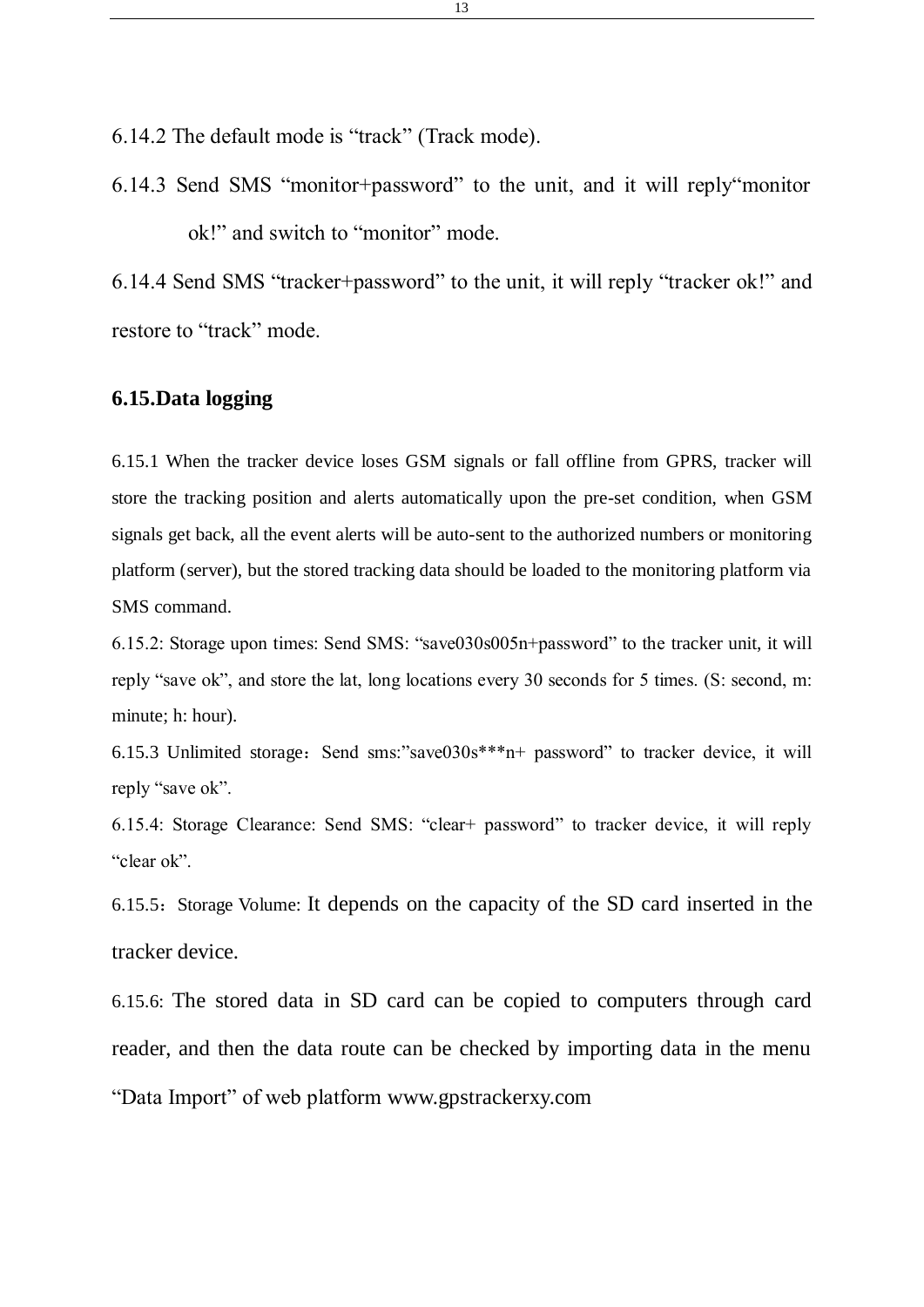### <span id="page-13-0"></span>**6.16. Data Load**

6.16.1 Current date Load: Send SMS: "load+ password" to tracker device, it will reply: "load ok" if the device is working well under GPRS mode; if not, it will reply "load fail! Please check gprs" that means device does not work under GPRS mode. Data can only be loaded to monitoring platform by GPRS.

6.16.2 Specified date Load: Send SMS: "load+ password+ space+ year month date" to tracker device, it will reply: "load ok" .For Example: send SMS: "load123456 20110425" to the tracker device, means to load the tracking data of 25th April 2011 to monitoring platform.

# <span id="page-13-1"></span>**6.17. Forward the third parties' message**

6.17.1 Send SMS "forward+password+space+third parties phone number" from authorized phone number, tracker will reply"forward ok", and supports 1 third parties phone numbers at most.

For example, set the phone number of the service provider of the sim card in the tracker, when charge remind message coming in, tracker will forward it to authorized phone number.

6.17.2 Cancel: Send SMS command "noforward+password".

# <span id="page-13-2"></span>**6.18. Charges Inquiry**

Send SMS command "balance+password+space+carrier's phone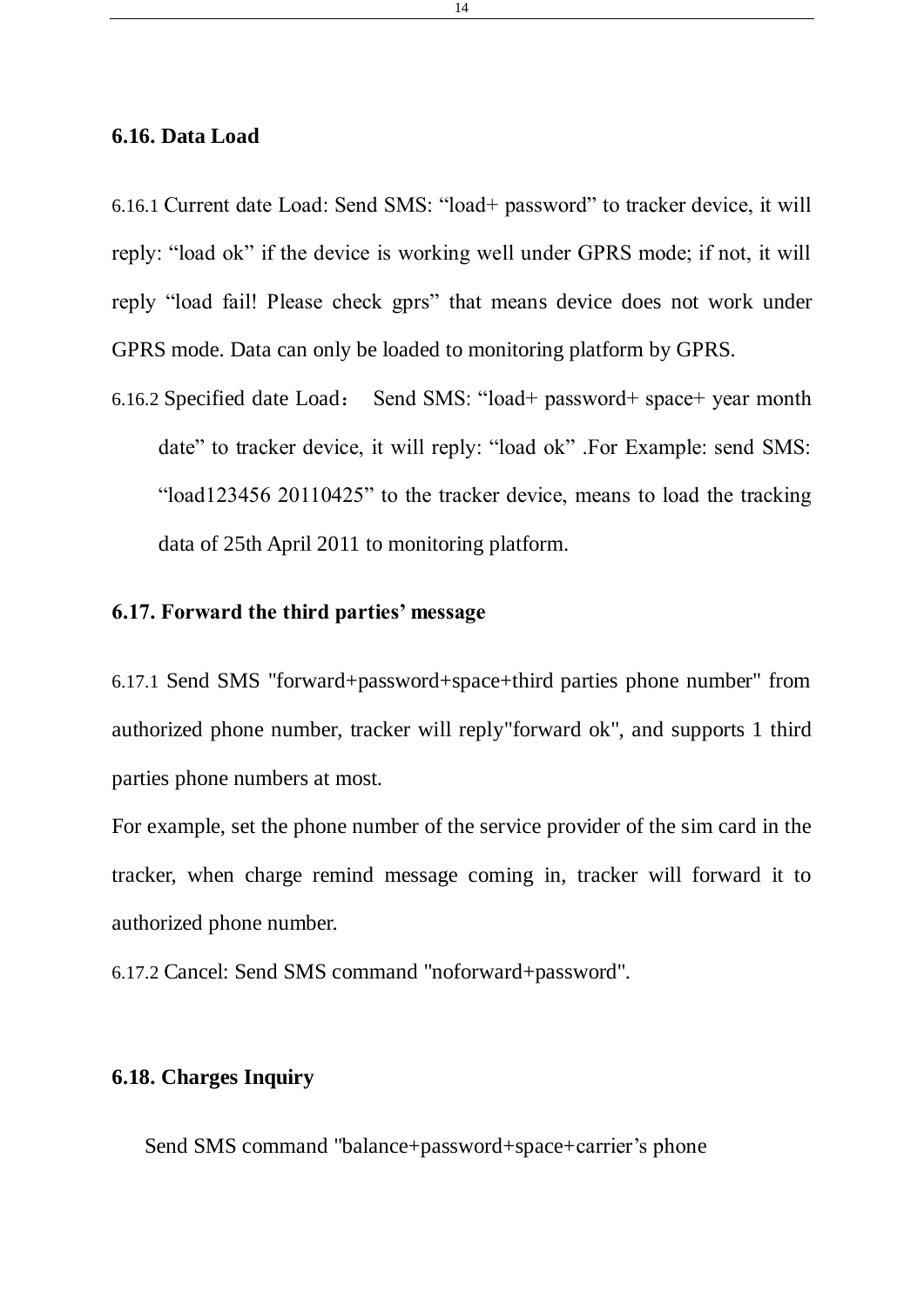number+space+code" to tracker, it will forward the code to carrier's phone number and return the balance message received from carrier's phone number.

#### <span id="page-14-0"></span>**6.19. Alarm Function**

# <span id="page-14-1"></span>**6.19.1 Low battery alarm**

6.19.1.1. Send SMS "lowbattery+password+space+on", it will send SMS "low

battery+latitude/longitude" to authorized numbers 2 times in total **in 15 minutes** 

**interval** when voltage of battery is going to be about 3.55V.

6.19.1.2 This function activates as default, send SMS

"lowbattery+password+space+off" to deactivate.

# <span id="page-14-2"></span>**6.19.2 External Power off alarm**

6.19.2.1 Send " extpower+password+space+on" to activate, it will send SMS "power alarm+latitude/longtitude" to authorized numbers every 3 minutes when external power is cut off.

<span id="page-14-3"></span>6.19.2.2 Cancel: Send SMS " extpower+password+space+off" to deactivate it.

# **6.19.3. GPS blind Spot alert**

6.19.3.1 This function deactivates as default, send SMS "gpssignal+password+space+on", it

will send alert SMS "no gps+last valid latitude/longitude before lose signal"

6.19.3.2 Send SMS "gpssignal+password+space+off" to deactivate.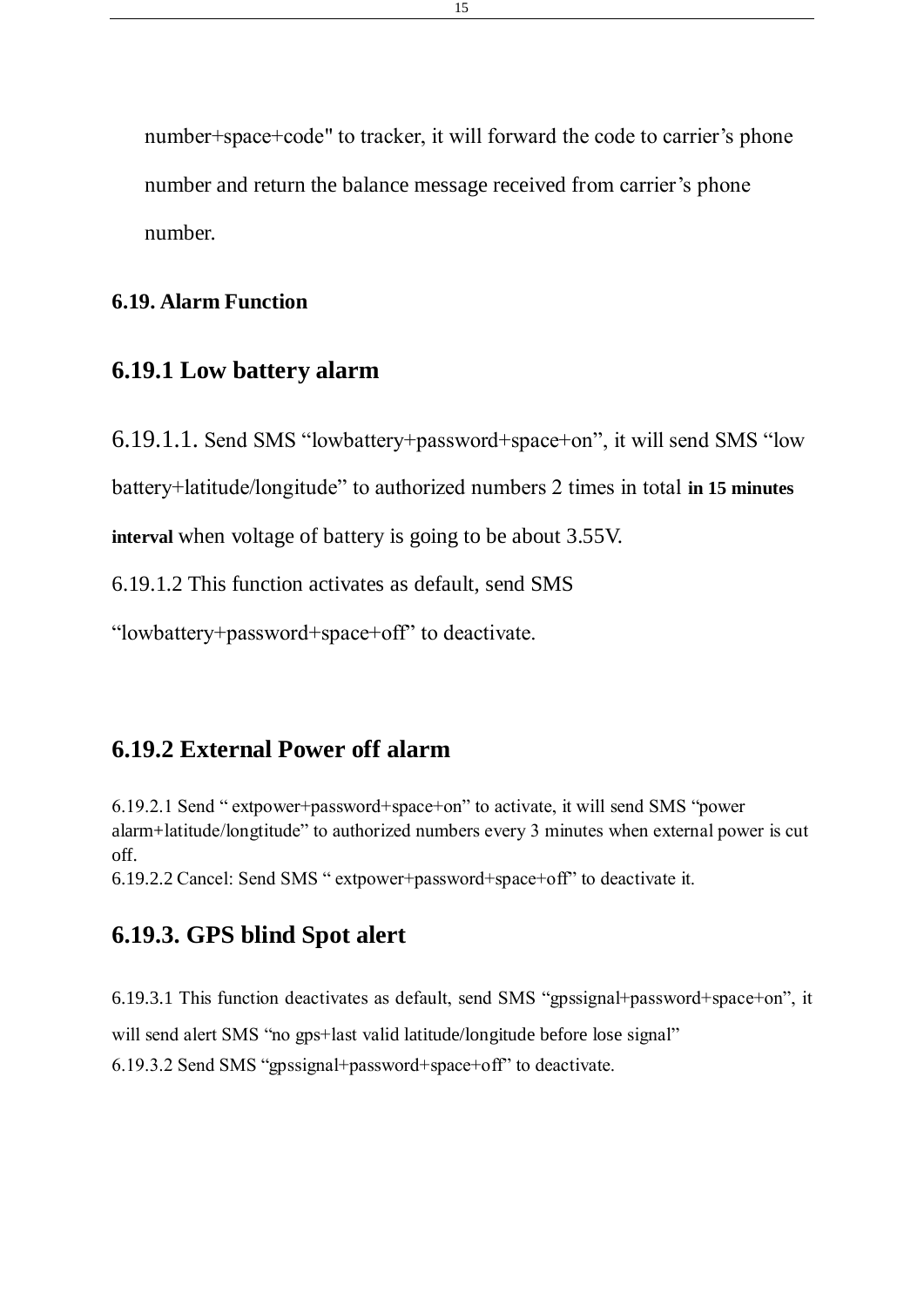# <span id="page-15-0"></span>**6.19.4 SOS**

Long Press the SOS button for 3 seconds (For model D, press  $\circledR$  button on remote controller for 3 seconds), the tracker device will send SMS "help me!+lat./long." to all the authorized numbers at interval of 3 minutes. It will stop sending such alert SMS when any authorized number reply SMS "help me" to the tracker.

# <span id="page-15-1"></span>**6.19.5 Geo-fence**

Set up a geo-fence for the tracker device to restrict its movements within a district. The unit will send SMS to the authorized numbers when it goes out of this district.

Set up: When the unit stays immobile in a place for 3-10 minutes, the user can send

SMS"stockade+password+space+latitude,longitude;latitude,longitude" to unit to set the restricted district. In case of breach, it will send SMS

"stockade!+ latitude & longitude" to the authorized numbers

Remark: The first latitude & longitude is coordinate of the top left corner of the Geo-fence, while the second latitude & longitude is the coordinate of the bottom right corner, it will alarm at interval of 3 minutes.

Cancel: Send SMS "nostockade+password" to deactivate this function.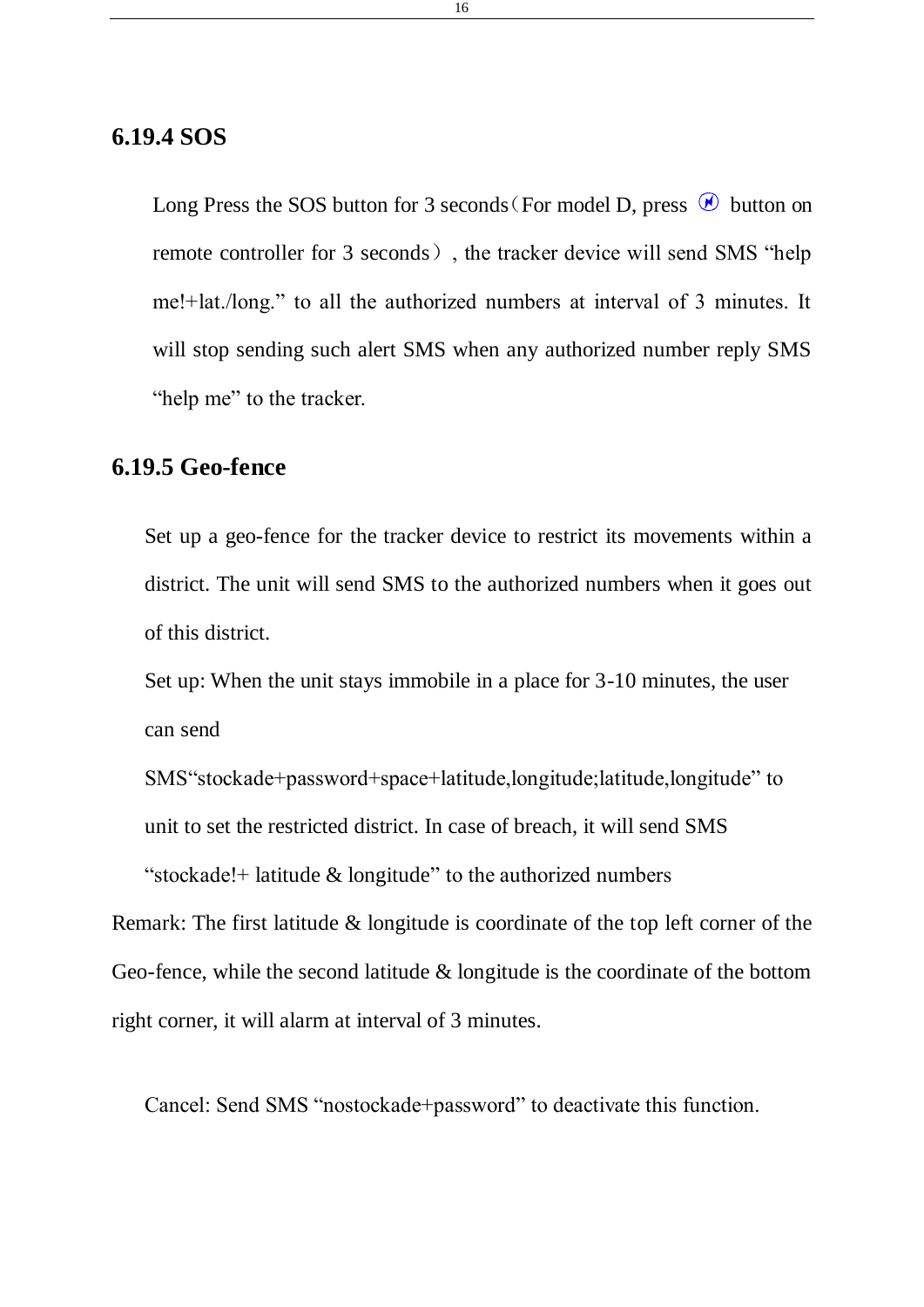# <span id="page-16-0"></span>**6.19.6 Multi-area management**

# **6.19.6.1 Set Area**

Send SMS command

"area+password+space+latitude,longitude+space+areaname,distanceM" to tracker(distance unit: M for meter, K for kilometer), it will reply "area01 ok".

Example: Send "area123456 22.353648,113.543678 school,800M".

Note: 5 areas at most and the distance between two points can't be less than the total distance in the 2 commands, and different areas can't cover each other.

6.19.6.2 Delete areas

Send SMS command:"noarea+password+space+area name", tracker will reply:"noarea ok".

### 6.19.6.3 Rename and set distance

Send SMS command "rename+password+space+old name;new name,distanceM" to tracker, if name is not repeated and area doesn't cover others, it will reply "rename ok!" for successful configuration.

Example: Send" rename123456 Area01;school,800M ", it means the new area name is "school", and covers area of a radius of 800 meters.

#### 6.19.6.4 Activate multi-area management

Send SMS command "area+password+space+on" to tracker, it will reply "Area on ok!", when tracker enters the pre set area, it will send SMS "area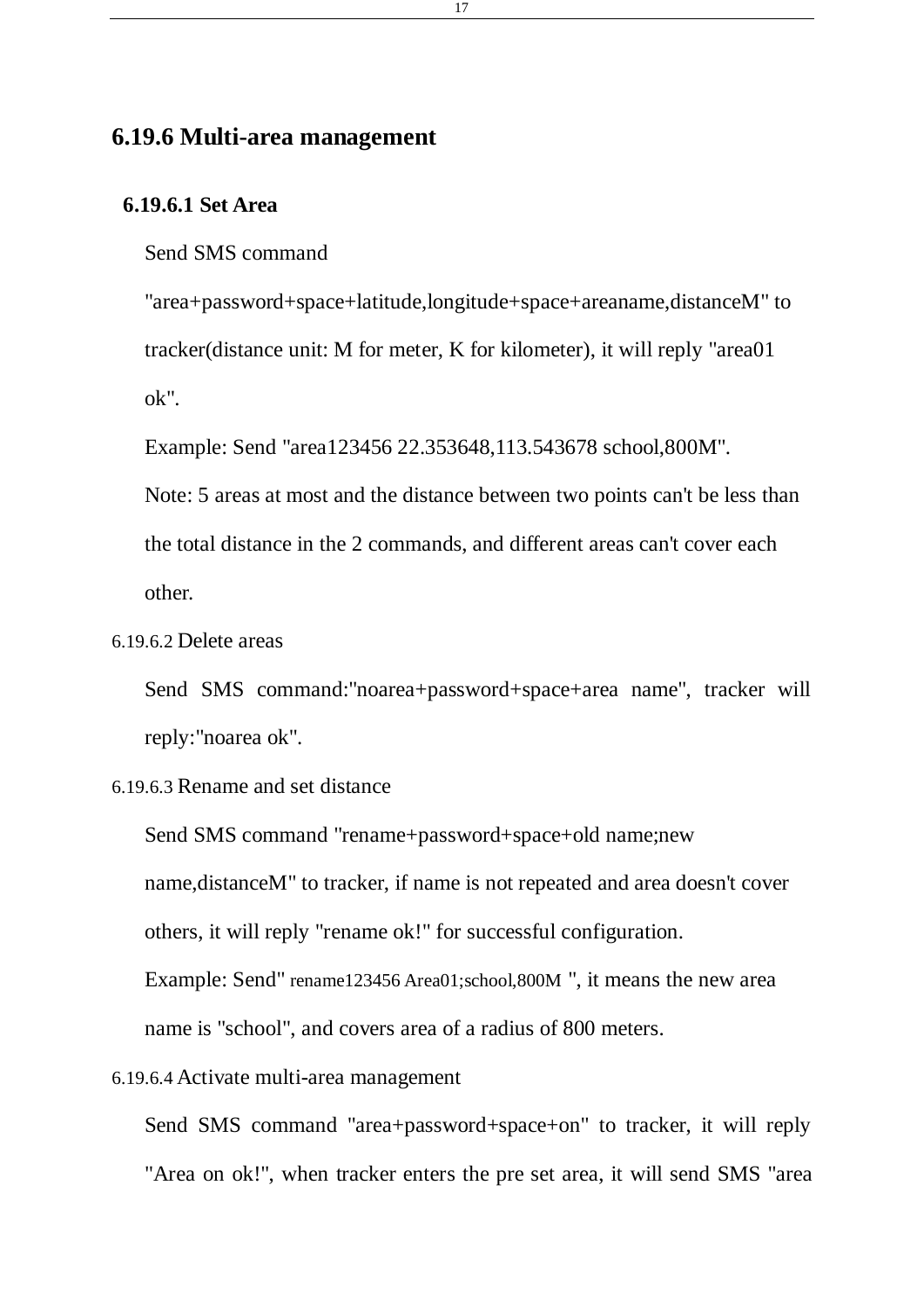name+latitude & longitude" to all the authorized phone number, and send same SMS when goes out of the area.

6.19.6.5 Deactivate Multi-area management

Send SMS command "area+password+space+off" to tracker, it will reply"area off ok!"

# <span id="page-17-0"></span>**6.19.7 Movement alarm**

6.19.7.1. Set up: when the unit stays immobile in a place for 3-10 minutes with GPS signal reception, the user can send SMS"move+password+space+0200" to the tracker (Suppose area of a radius of 200 meters, it supports 4 digits at most. Unit: Meter). It will reply "move OK". In case of such a movement (the default distance is 200m), it will send SMS "Move+ latitude & longitude" to the authorized numbers at interval of 3 minutes.

6.19.7.2 Cancel: Send SMS "nomove+password" to deactivate the movement alarm.

# <span id="page-17-1"></span>**6.19.8 Over speed alarm**

Set up: Send SMS "speed+password+space+080" to the unit (suppose the speed is 80km/h), and it will reply "speed OK!". When the target moves exceeding 80km/h, the unit will send SMS "speed+080!+ latitude & longitude" to the authorized numbers at interval of 3 minutes.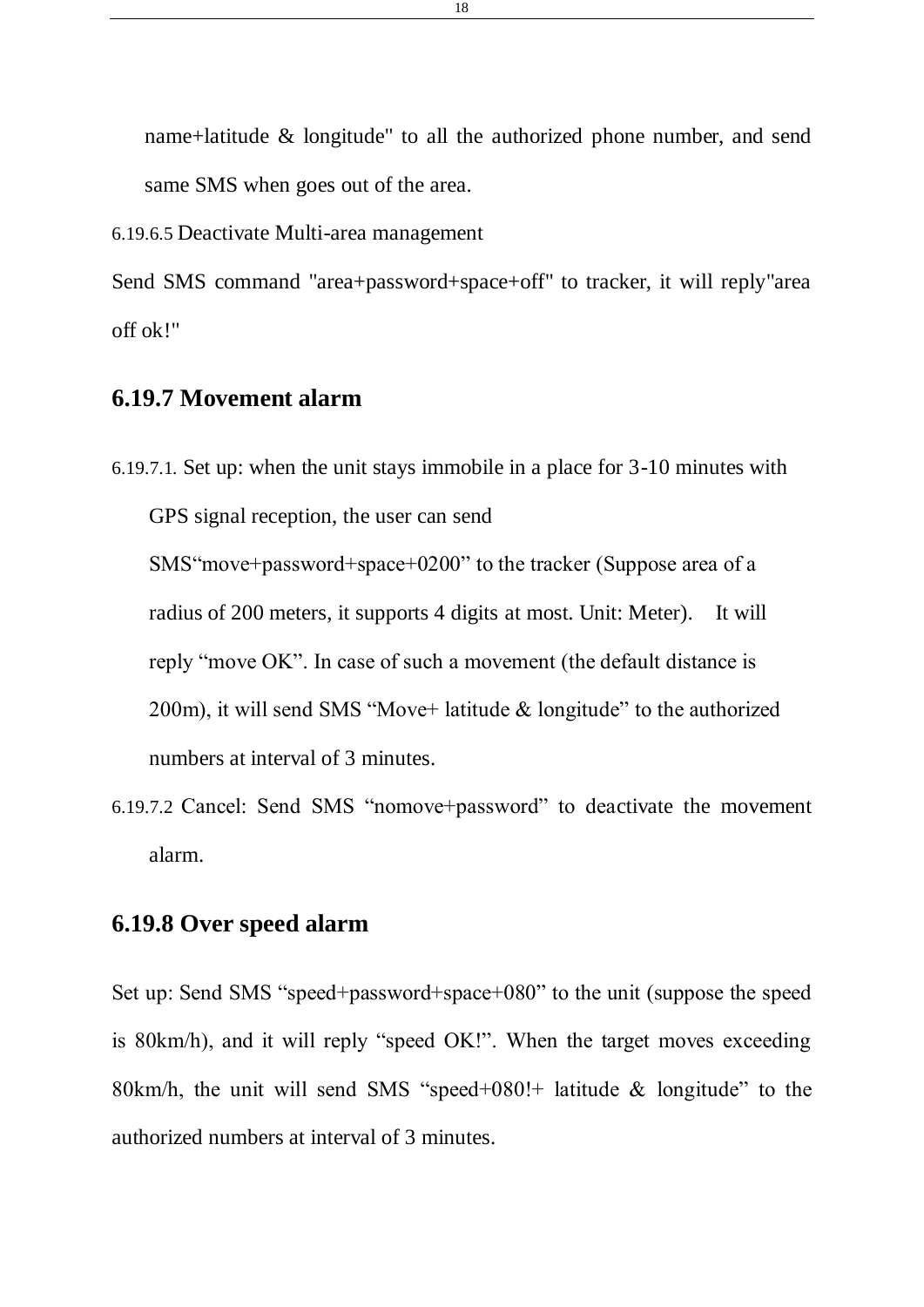Cancel: Send SMS "nospeed+password" to deactivate the overspeed alarm.

Remark: The recommended speed should be not less than 30km/h. For below that rate, it will be effected the accuracy by GPS signals drift etc.

# <span id="page-18-0"></span>**6.19.9 ACC working alarm**

6.19.9.1 This function is disabled as default. To active this function, send "ACC+password" to tracker, it will reply "ACC ok". And tracker will send "ACC on+latitude & longitude" to authorized numbers when detect ignition action, that means the vehicle has been started; and tracker will send "ACC off+latitude & longitude" to authorized numbers, that means ACC off.

- 6.19.9.2 Send "noACC+password" to disabled this function, tracker will reply "noACC ok".
- 6.19.9.3 This configuration can only enable and disable the alarm to authorized numbers; it will send to web server automatically in GPRS mode and can't be disabled.

### <span id="page-18-1"></span>**6.20 Cut off the Oil and Power System**

6.20.1 Send command "stop+password" to tracker, tracker will execute it and reply "Stop engine Succeed". And it will remain immobile state until next command to resume.

#### **6.20.2 Stop mode**

6.20.2.1 Execute immediately: Send command "quickstop+password" to tracker, it will reply "quickstop OK". Then tracker will stop the car immediately after "stop" command.

6.20.2.2Execute depends on speed(Default mode): Send command "noquickstop+password" to tracker, It will reply "noquickstop OK", Then the tracker won't stop the car immediately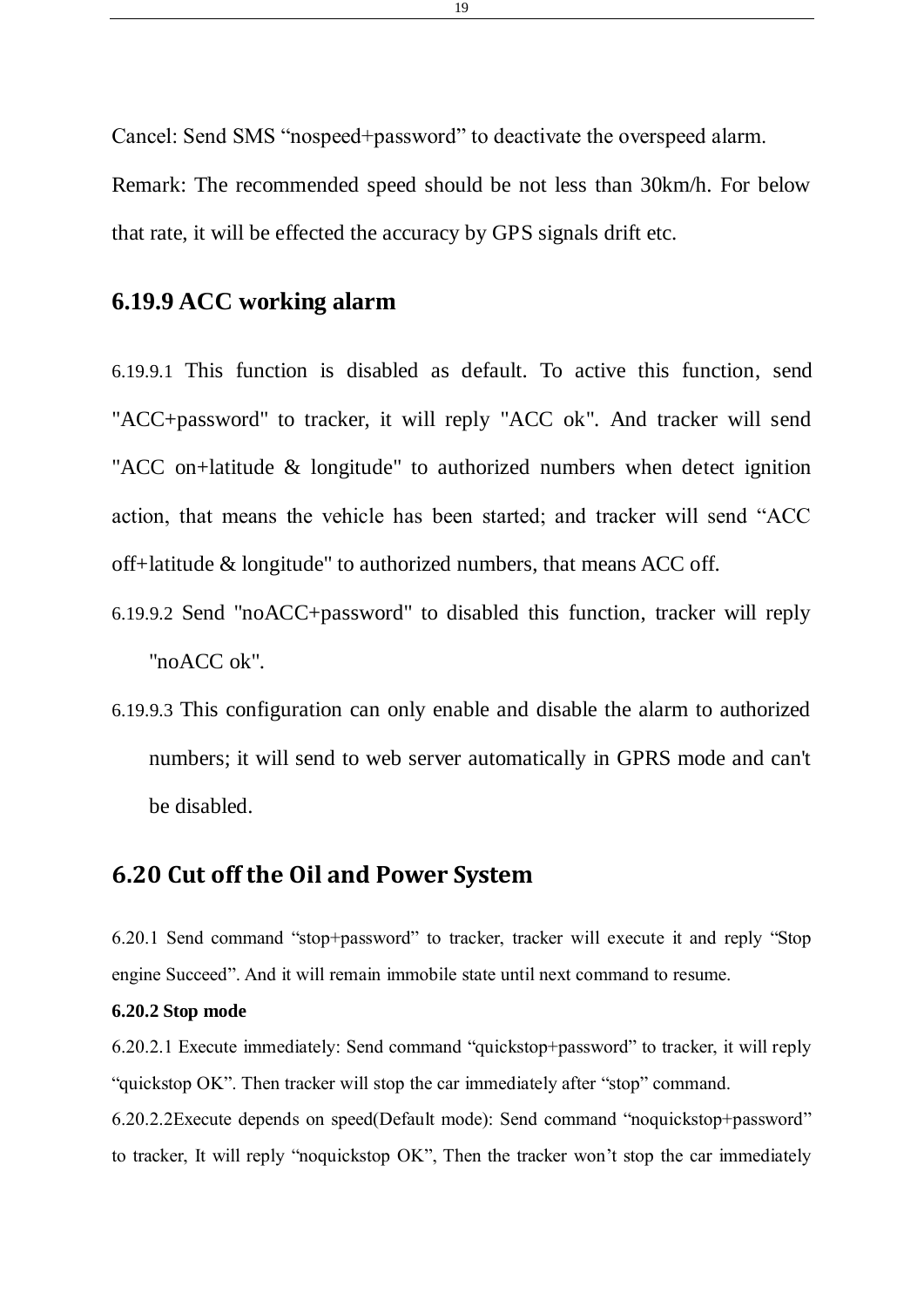after "stop" command, instead, will reply "it will be executed after speed less than 20KM/H", and stop the car when the speed is less than 20KM/H

# 6.20.3 Resume the Oil and Power System

send "resume+password" to tracker, it will reply "Resume engine succeed", that means vehicle has resume the oil supply.

# <span id="page-19-0"></span>**6.21Function of Remote Controller (Option for model D )**

| <b>Button</b> | Function                 | Descriptions                                                                                                                                                                            |  |
|---------------|--------------------------|-----------------------------------------------------------------------------------------------------------------------------------------------------------------------------------------|--|
| $\bigcirc$    | <b>ARM</b>               | Press for 0.5 second, the siren will beep one time.                                                                                                                                     |  |
| $\circledS$   | <b>DISARM</b>            | Press for 0.5 second, the siren will beep two times.                                                                                                                                    |  |
| $\circledR$   | ARM & Silent<br>mode     | Press for 0.5 second when it is in disarm<br>state, the siren<br>will<br>beep one time. No voice from siren when alarm triggered and quit from siren<br>mode automatically when disarm. |  |
| $\odot$       | <b>SOS</b>               | Press for 3 seconds, Tracker will send SOS alert to authorized phone numbers<br>without voice.                                                                                          |  |
| $\bigcirc$    | Deterrence/car<br>search | Press for 0.5 second when it is in arm state, siren will beep 10 seconds, press<br>disarm button $\odot$ to quit.                                                                       |  |

# <span id="page-19-1"></span>**6.22 Arm**

#### **6.22.1 Set up arm by SMS**

**Send "**arm+password" to tracker, it will make the car enter ARM states and and reply "Tracker is activated".

If the car is in ignition (ACC is at "ON" position), then the car can't enter ARM state, reply "set up fail! pls turn off ACC".

#### **6.22.2 Set up arm by remote controller (Option for model D)**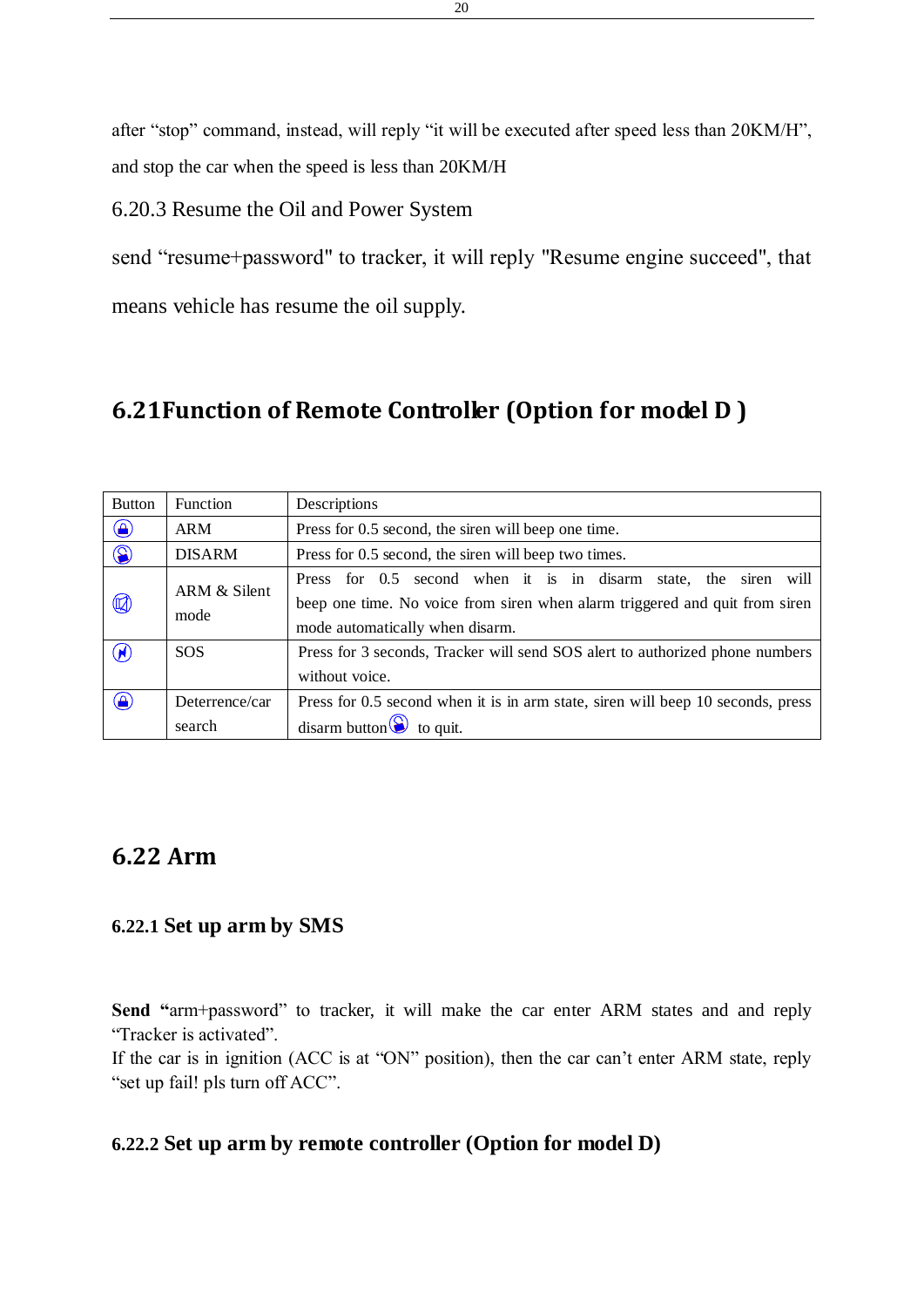Press  $\circledast$  button on the remote controller for 0.5 seconds, the car enters armed state and the siren will beep one time, no SMS reply.

If the car is in ignition (ACC is at "ON" position), then the car can't enter ARM state, and siren keep silent.

### <span id="page-20-0"></span>**6.23Silent Mode**

#### **6.23.1 Set up silent mode by SMS**

Send silent+password to tracker, it will reply silent ok! that means tracker enters

ARM & silent mode, Siren won't sound after alarm is triggered

, but tracker will send alarm SMS to authorized number.

Send disarm+password to quit ARM & silent mode.

#### **6.23.2 Set up silent mode by remote controller (Option for model D)**

Press  $\circledR$  in disarm state for 0.5 second, the siren will beep one time, the car will enter ARM

& Silent mode. Siren won't sound after alarm is triggered, but tracker will send alarm SMS to authorized numbers.

<span id="page-20-1"></span>**Press**  $\bigotimes$  to quit.

#### **6.24 DISARM**

#### 6.24.1 DISARM BY SMS

Send command "disarm+password" to tracker, tracker will disarm and reply "Tracker is deactivated", then it will turn off the alarm of shock sensor and ACC, and no alarms if trigger shock sensor and ignition.

6.24.2 DISARM BY Remote controller (Option for model D)

Press $\circledS$  on remote controller for 0.5 seconds, the car will enter DISARM state, siren beeps two times and tracker doesn't send message.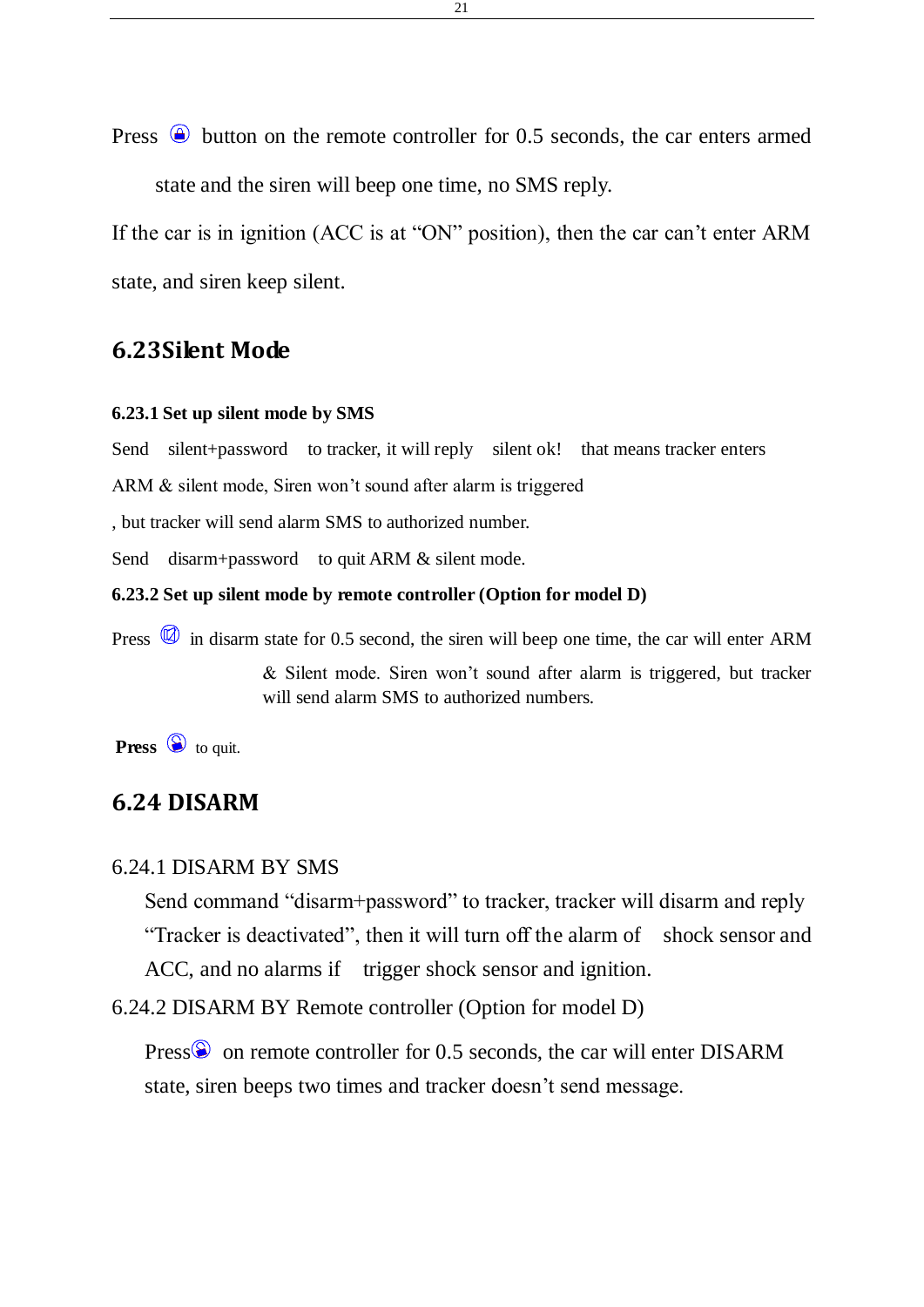# <span id="page-21-0"></span>**6.25 Alarms under Arm State**

# <span id="page-21-1"></span>**6.25.1 ACC alarm**

The unit will send SMS "ACC alarm+lat/long" to the authorized number at interval of 3 minutes when the engine of the car is turned on, that is the key is rotated to ACC.ON position to start the car in arm state; Siren will sound for 30 seconds,send "disarm+password" to stop it

# <span id="page-21-2"></span>**6.25.2 Shock Sensor alarm**

6.25.2.1 The unit will send SMS "Sensor alarm+lat/long" to the authorized number when the sensor is triggered in arm status; send "disarm+password" to stop it.

```
6.25.2.2 Shock sensor sensitivity configuration
```
The sensitivity of the built-in shock sensor has three different level:

First level: Alarm will be triggered after detect slight vibration, send command" sensitivity+password+space+1" .

Second level: Alarm will be triggered after detect 8 times vibration in 2 seconds, send command" sensitivity+password+space+2".

Third level: Alarm will be triggered after detect 25 times vibration in 5 seconds, send command" sensitivity+password+space+3".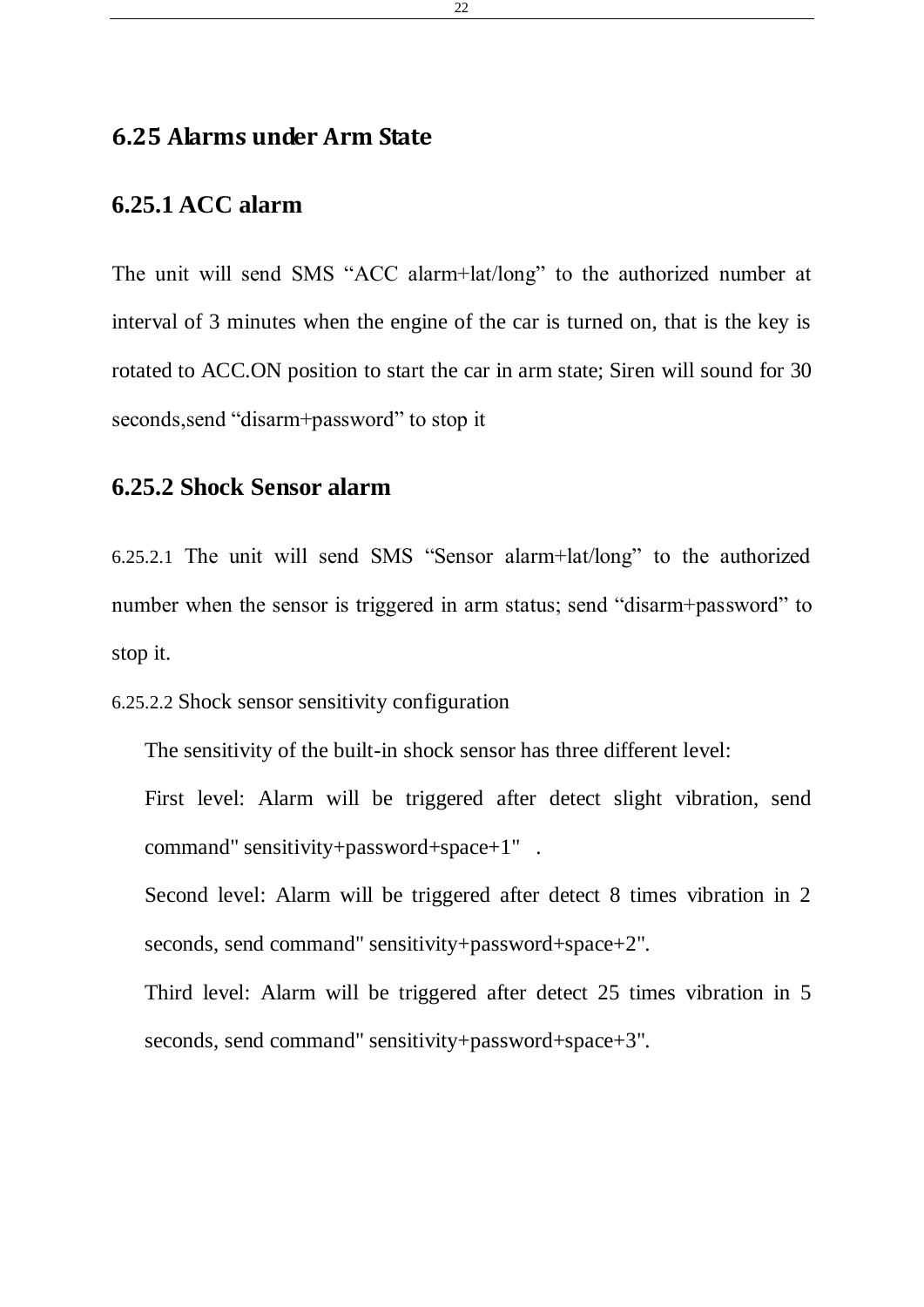# <span id="page-22-0"></span>**6.26 Alarm without GSM network service**

When the car is in the place without GSM network service, siren will sound under non-silent mode if alarm is triggered (sensor, ACC), but no SMS alarm will be sent to authorized number.

# <span id="page-22-1"></span>**6.27 Sleep Mode**

# <span id="page-22-2"></span>**6.27.1 Sleep by time**

Send SMS command "sleep+password+space+time" to tracker device, tracker will reply "sleep time ok" if none of the alarms has been set and no operations, tracker will fall asleep in 5 minutes, GPS module shuts down, LED will be off ,calling or SMS can awake the tracker. If these alarms have been set, tracker will sleep by detecting shock sensor.

# <span id="page-22-3"></span>**6.27.2 Sleep by shock sensor**

Send SMS command "sleep+password+space+shock"to tracker device, tracker will reply "sleep shock ok", it will enter sleep mode if no shake is detected , GPS module shuts down, LED will be off . Shake or any operation can awake the tracker

# <span id="page-22-4"></span>**6.27.3 Deep Sleep by Shock Sensor**

Send "sleep+password+space+deepshock", tracker will reply "sleep deepshock ok" it will enter sleep mode if no vibration detecting, Tracker will be in super low power consumption status with GPS & GSM module shut off, and LED off.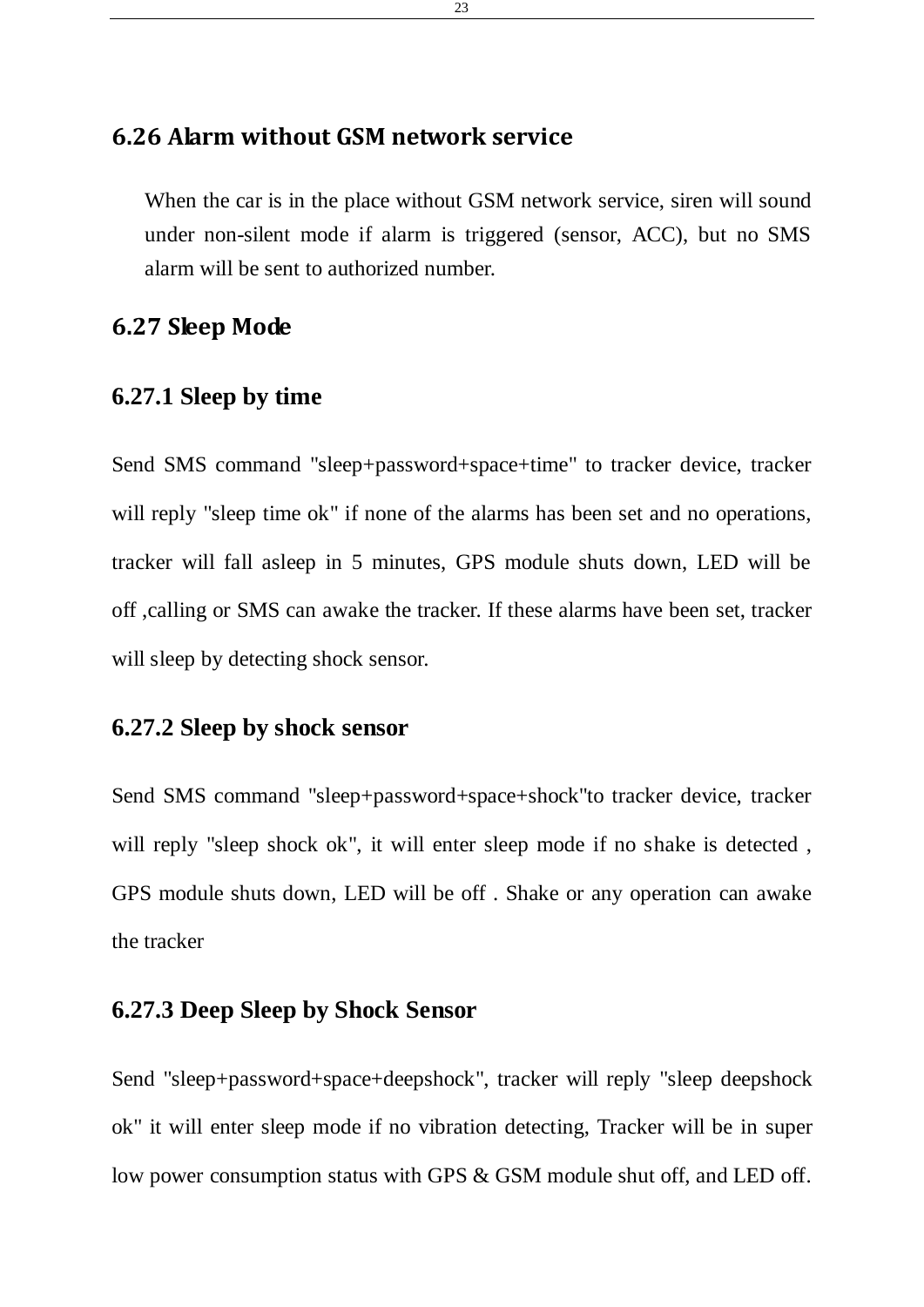Calling or SMS can't awake the tracker .Alarms can be triggered and work normally. The unit will resume to deep sleep by shock sensor mode once alarms stop

# <span id="page-23-0"></span>**6.27.4 No sleep mode**

Send SMS command"sleep+password+space+off" to tracker device, tracker will reply"sleep off ok". Tracker won't sleep and GSM, GPS, LED will work. This mode is the default mode.

# <span id="page-23-1"></span>**6.28 Scheduled wake-up**

Send SMS command"schedule+password+space+1h"to GPS unit, tracker will wake up each hour and report location (m: minute, h: hour, d: day) the maximum interval at most is 3digital, and not more than 30 days.After setting this command, Tracker will be in super low power consumption status with GPS & GSM module shut off, and LED off. Calling or SMS can't awake the tracker .Alarms can be triggered and work normally. The unit will resume to scheduled wake-up mode once alarms stop

Cancel scheduled wake-up: After wake up, send sms"nonschedule+password", this function can be canceled

# <span id="page-23-2"></span>**6.29 Check IMEI**

Send SMS command "imei+password" to the unit. E.g. Send SMS command "imei123456" to the tracker device, an IMEI number of 15 digits will reply to your cell phone.

# <span id="page-23-3"></span>**6.30 Check the Vehicle State**

Send SMS command "check+password" to the tracker device in the vehicle, It will reply the status of the power, battery, GPS,&GSM signal, GPRS status to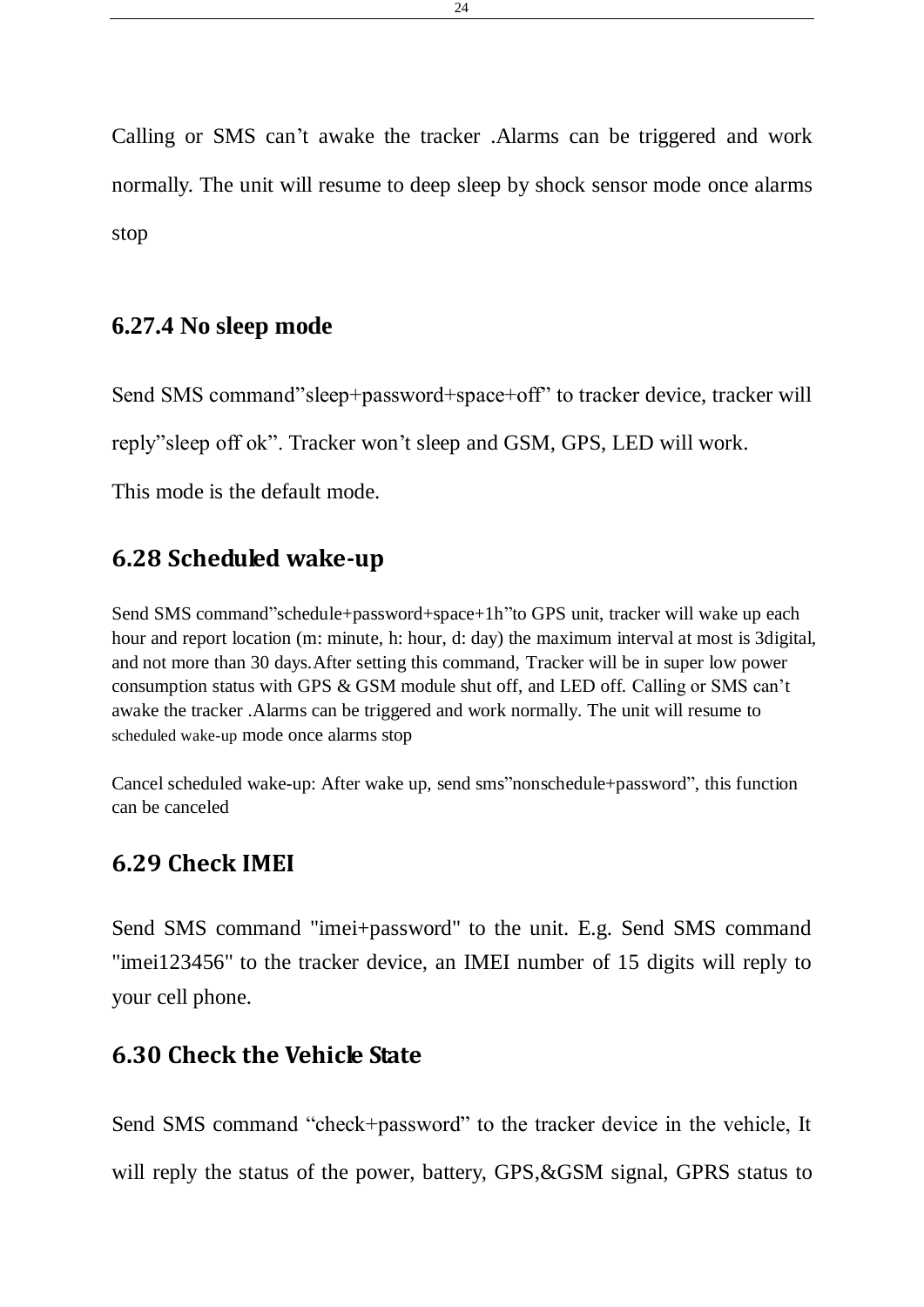the authorized numbers.

For example: Send SMS "check123456" to the tracker device in the vehicle, It will reply following SMS.

Power: ON/OFF

Battery: 100%

GPRS: ON/OFF

GPS: OK/NO GPS

GSM Signal: 1-32 The higher digit it shows; the stronger of GSM signals it receives.

# <span id="page-24-0"></span>**6.31 Reset Hardware**

Send SMS "reset+password" to tracker device, it will reply "reset ok". And the GSM module and GPS module in the tracker will be reset

# <span id="page-24-1"></span>**6.32 Set up Terminal (local) Time**

6.32.1 Send SMS command "time+space+zone+password+space+time" to the tracker unit, If succeed, It will reply "time OK"

6.32.2 For example: Send SMS "time zone123456 8", 8 is Chinese time zone, If your country time zone is minus, send SMS "time zone123456 -8".

# <span id="page-24-2"></span>**6.33 TCP / UDP Switch**

Send command: "gprs+password,0,0" switch back to TCP mode, this is the default mode.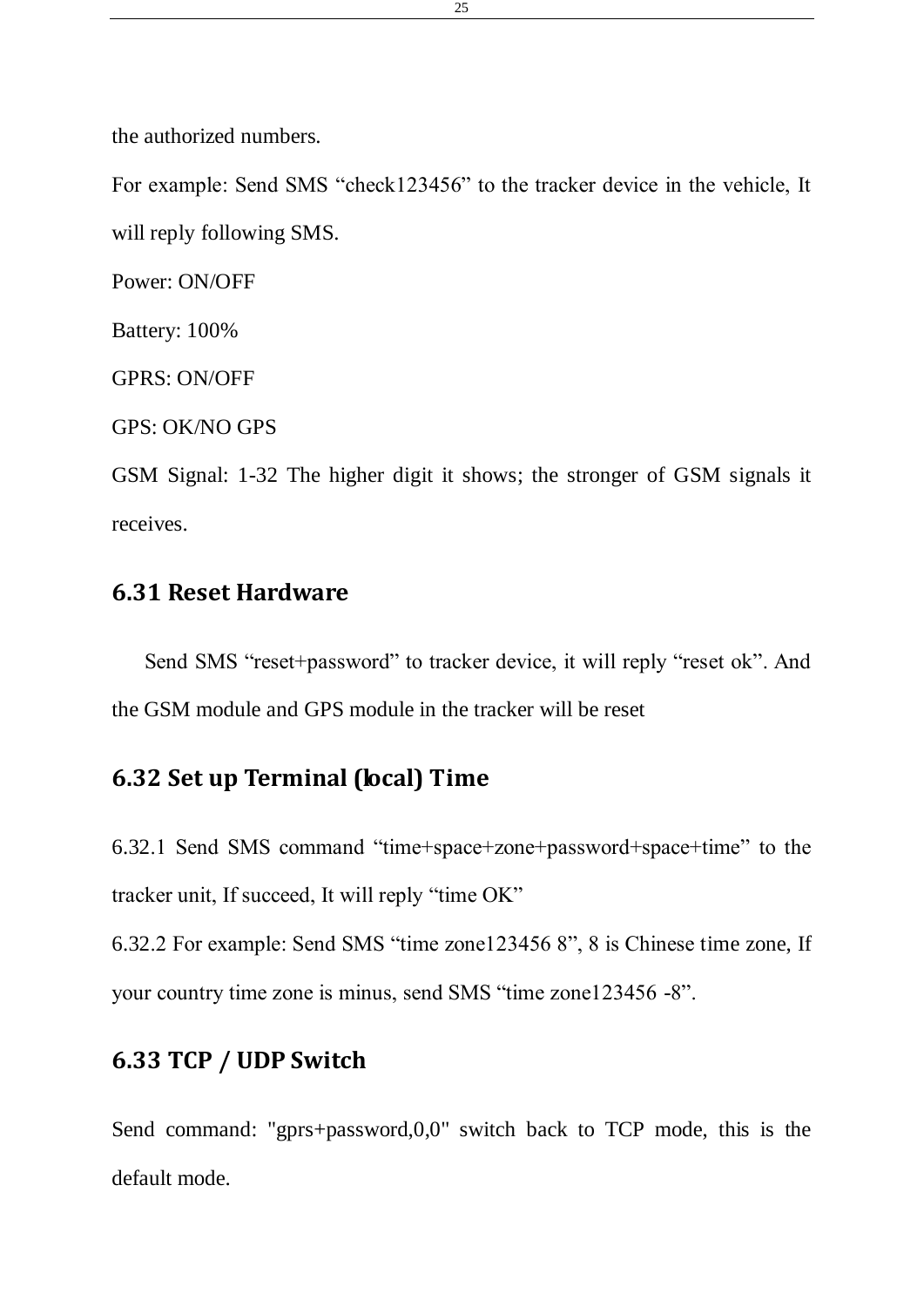Send command:"gprs+password,1,1" switch to UDP mode.

# <span id="page-25-0"></span>**6.34 Configure parameters by USB**

Connect the gps tracker to computer with the **optional USB** cable, find gps tracker's internal memory and open serial debugging tool **interpreterate in** in the format of text, edit the commands according to the tips. .

Note: Filling password correctly is required to configure parameters by USB successfully.

# <span id="page-25-1"></span>**6.35 GPRS setting**

User must send SMS via cell phone to set up IP, port and APN before starting GPRS.

### <span id="page-25-2"></span>**6.35.1Setting up APN**

6.35.1.1 APN standards for Access Point Name and differs from country to country. For more information about the local APN, inquire with your local GPRS network operator.

6.35.1.2 Text the tracker a SMS "APN+password + Space + your local APN" via a cell phone and if setup successfully, the tracker will return the message "APN OK".

6.35.1.3 e.g. send SMS command "APN123456 CMNET". If succeeded, "APN OK" is returned by the tracker in SMS.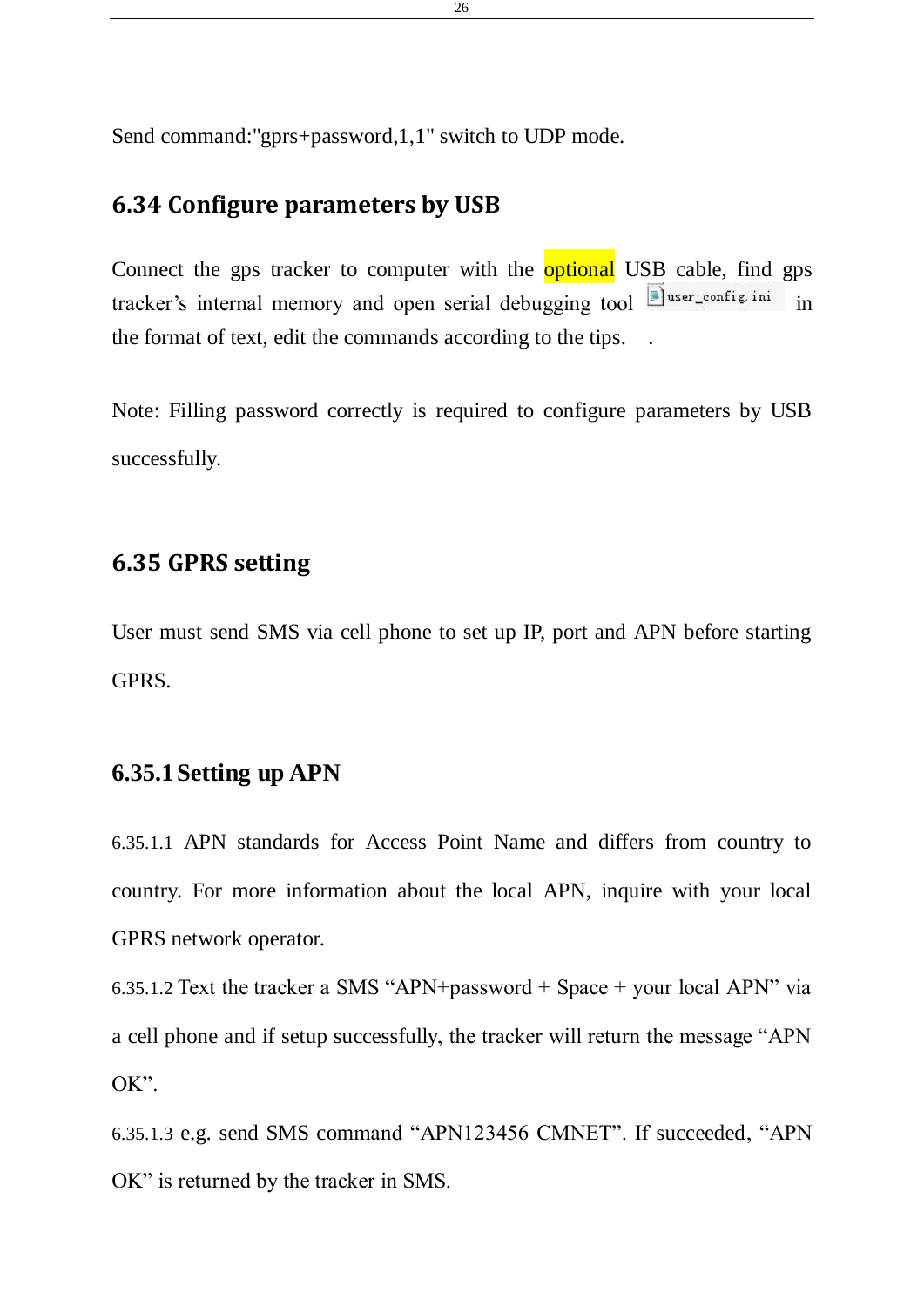Notes: 123456 refer to password of tracker and CMNET is the APN of China Mobile (One of GSM Operator in China).

# <span id="page-26-0"></span>**6.35.2GPRS User ID and password Setup**

6.35.2.1In most countries, the user name and password involving GPRS login are not compulsorily necessary, therefore, the entry can be skipped. For those countries requiring user name and password, please configure as following 6.35.2.2 Send SMS "up+password+space+user+space+password" If succeeded, "user, password ok" is returned by the tracker in SMS"

6.35.2.3 For instance, send SMS "up123456 jonnes 666666" to the tracker, and if succeeded, the tracker returns "user, password OK"

Note: 123456 is tracker device password, jonnes is the user name for GPRS login, 666666 is the password for GPRS login.

# <span id="page-26-1"></span>**6.35.3 IP and port setup**

6.35.3.1. Send SMS as below via a cell phone: adminip +password + Space + IP Address + Space + Port Number. If succeeded, "adminip OK" is returned by the device in SMS.

6.35.3.2 e.g, Send SMS command "adminip123456 202.104.150.75 9000" to the tracker device, If succeeded, "adminip OK" is returned by the device in SMS.(123456 is default password, 202.104.150.75 is IP, 9000 is port).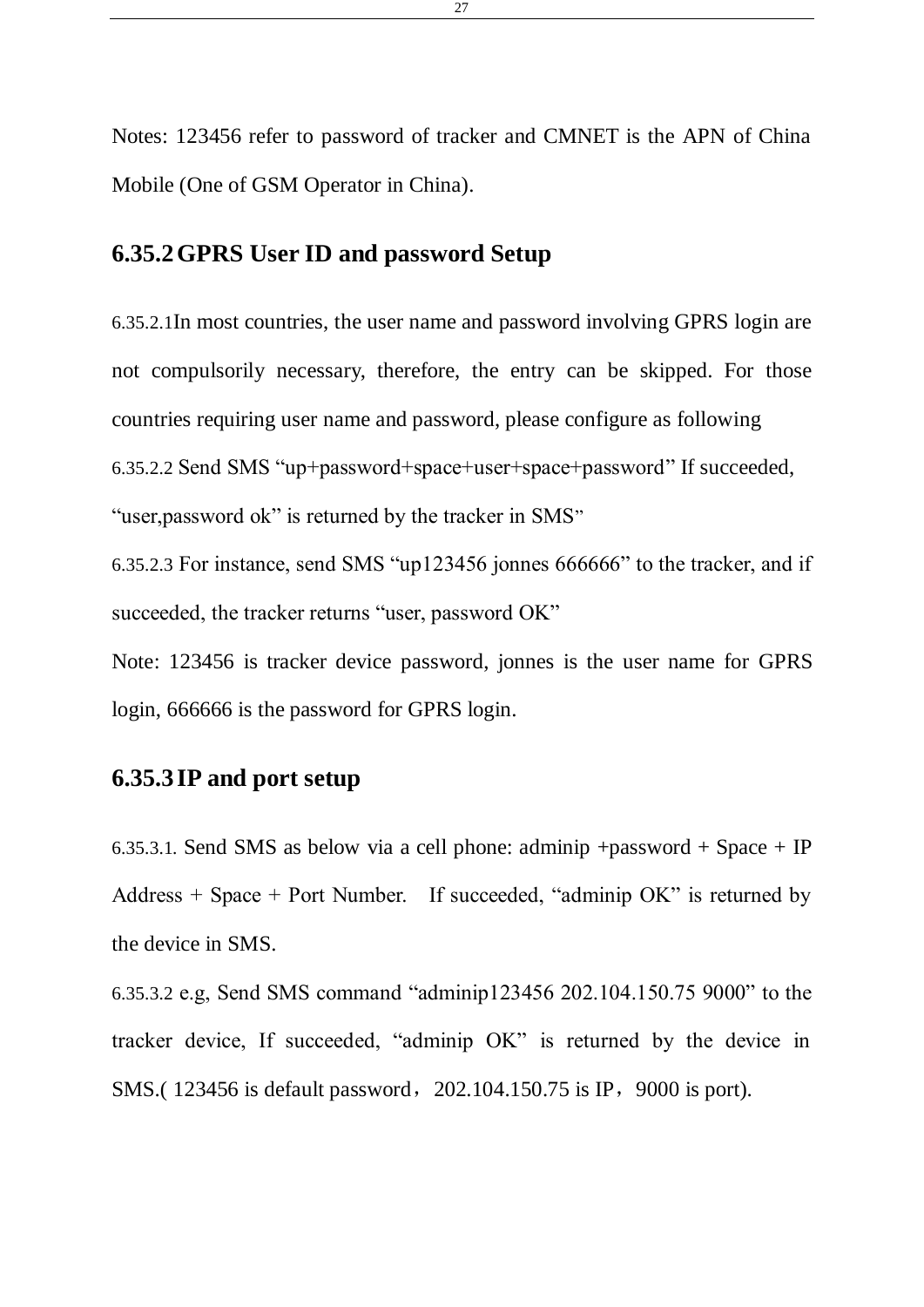# <span id="page-27-0"></span>**6.36 Less GPRS traffic**

6.36.1 Tracker will change to less GPRS traffic mode after parking 5 minutes, GPRS disconnect and connect again when alarm being triggered or vehicle starts driving.

6.36.2 Activate this function: Send "less gprs123456 on", tracker will reply "less gprs on ok".

6.36.3 Deactivate this function: Send "less gprs123456 off", tracker will reply" less gprs off ok".

Note: 123456 is the password of tracker, and replace it with the new if you have changed.

# <span id="page-27-1"></span>**6.37 Modes Switch between "SMS" and "GPRS"**

6.37.1 The default mode is "SMS"

6.37.2 Send SMS "GPRS+password" to the unit, and it will reply "GPRS ok!" it means tracker device has switched to "GPRS" mode.

6.37.3 Send SMS "SMS+password" to the unit, it will reply "SMS ok!" and restore to "SMS" mode.

# <span id="page-27-2"></span>**6.38 Set up monitor center number**

6.38.1Setup: send command "centernum+password+space+number" to tracker, it will reply"centernum ok". After setup monitor center number, the messages of auto track by sms will be set to this center number, if all alarms need to be sent to this number too, then this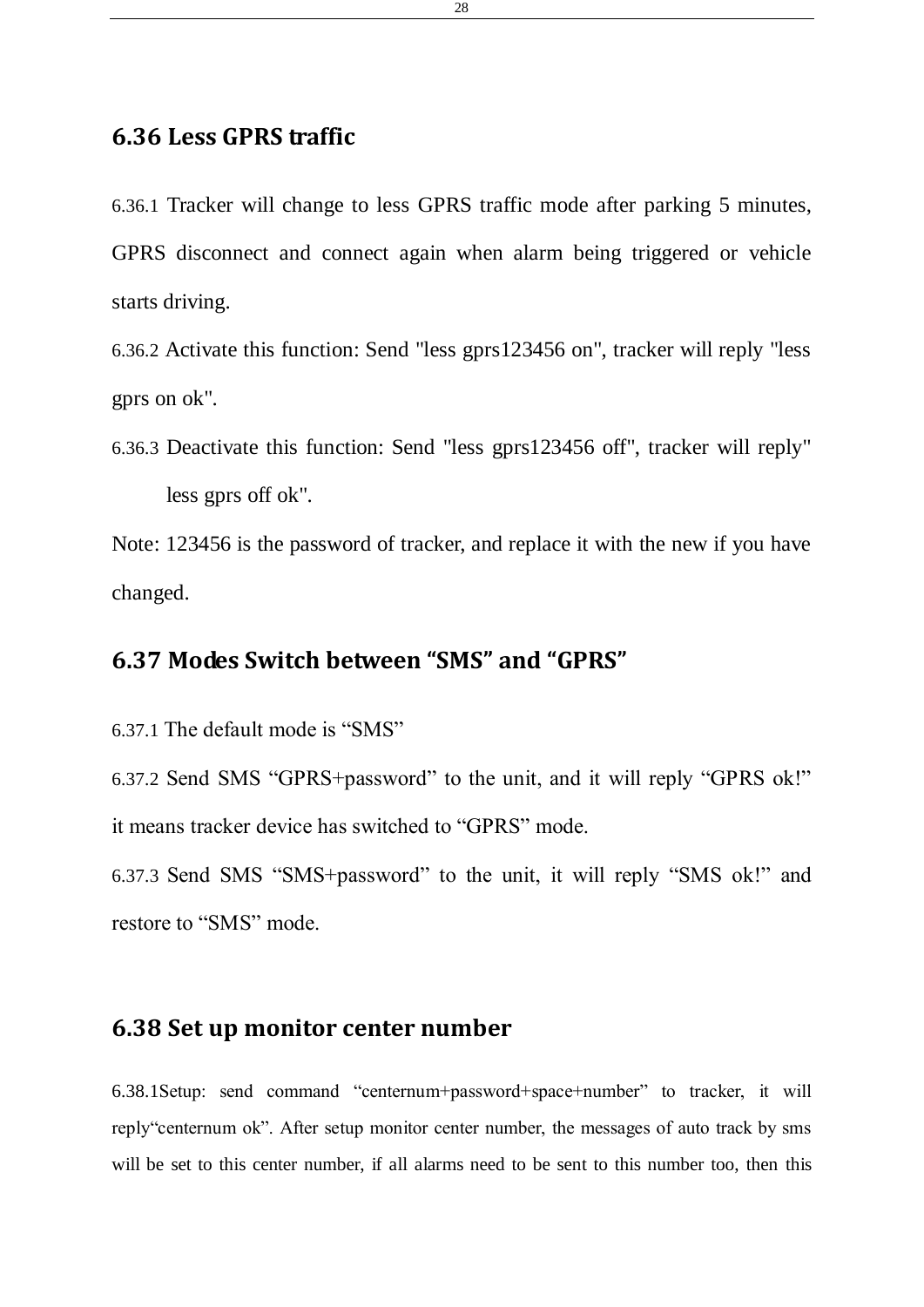center number must be setup as authorized number

6.38.2 Cancel: Send "nocenternum+password" to tracker, it will reply "no center num ok".

# <span id="page-28-0"></span>**6.39Web platform and PC installation tracking software user manual**

6.39.1Web based platform [www.gpstrackerxy.com.](http://www.gpstrackerxy.com/) Configuration IP: 202.104.150.75 Port: 9000. Please check "software platform user manual" included in the CD for detailed operation information.

6.39.2 PC based installation tracking software user manual included in the CD in package.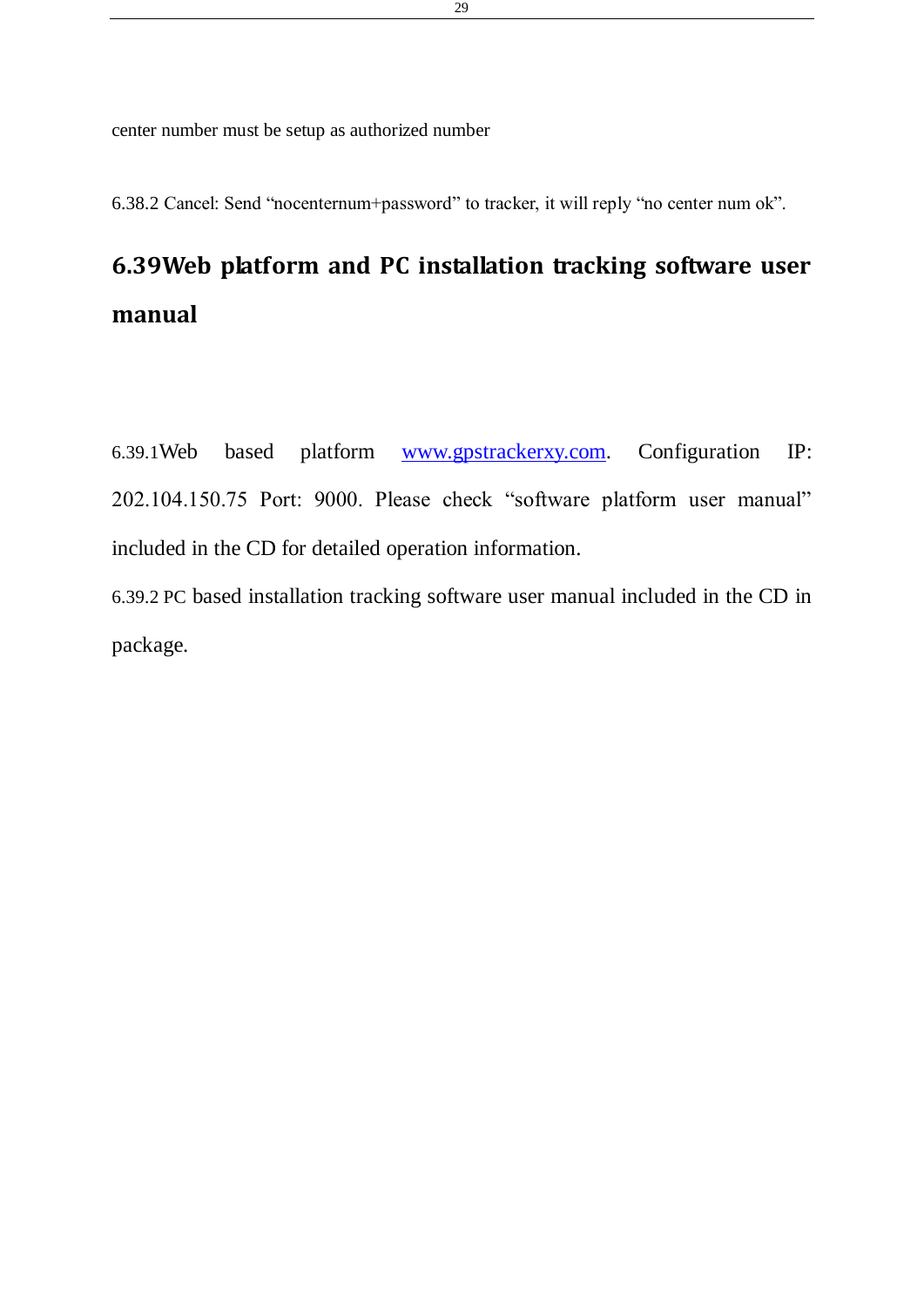# <span id="page-29-0"></span>**7 Cautions**

# **Please comply with the instructions to extend the unit life:** :

- 1. Keep the unit dry. Any liquid, i.e. rain, moisture, may destroy or damage the inside circuitry.
- 2. Don't use & store the unit in dusty places.
- 3. Don't put the unit in overheated or overcooled places.
- 4. Handle carefully. Don't vibrate or shake it violently.
- 5. Clear the unit with a piece of dry cloth. Don't clean in chemicals, detergent.

6. Don't paint the unit, this may cause some foreign materials left in between the parts.

7. Please read the user manual carefully before installation and operation, learn something more about the voltage range. Otherwise, it won't work properly or destroy the product.

# <span id="page-29-1"></span>**8 FAULTS & THE SOLUTIONS**

| <b>Faults</b>   | Solution                                                                                                                                |
|-----------------|-----------------------------------------------------------------------------------------------------------------------------------------|
| Fail to turn on | Please check out the power wiring in correct place.                                                                                     |
| No GSM Signal   | Please make sure SIM Card is GSM Net and installed correctly; also call<br>display should be on; but no call transfer and PIN code off. |
| No GPS Signal   | A more open view of the sky recommended to make sure the device can<br>receive the GPS signal normally.                                 |